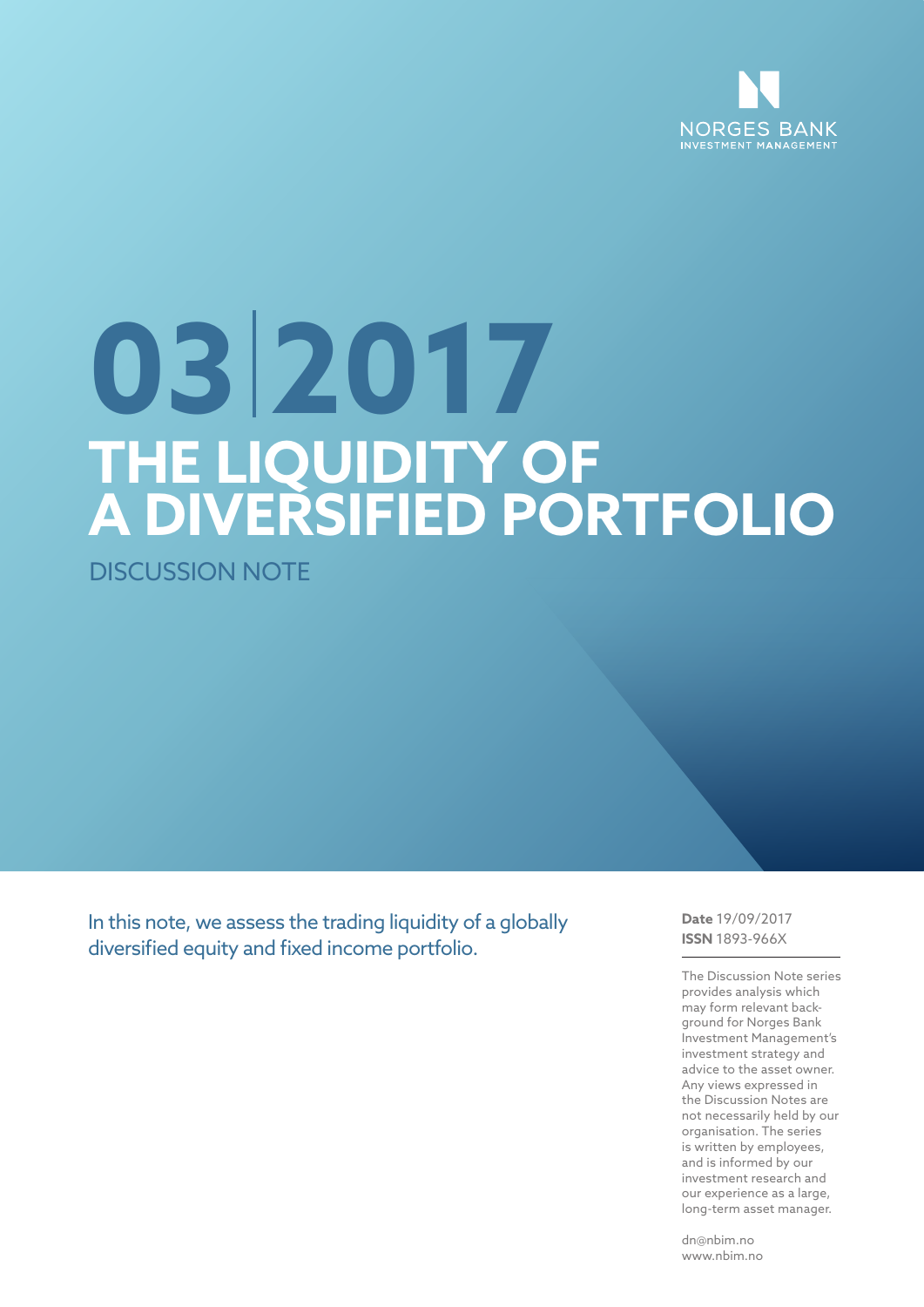# **SUMMARY**

- This note provides an assessment of the trading liquidity of a globally diversified equity and fixed income portfolio. We follow a bottomup approach, estimating trading volumes at the security level and aggregating these along a number of dimensions.
- Obtaining reliable estimates of trading volumes for bonds is complicated by the decentralised nature of the fixed income market. We attempt to address this issue by merging data from several sources, and complement this with a model to impute trading volumes for bonds with missing data.
- We find notable regional differences in trading volumes in equities, with the US standing out as the most liquid market. Similarly, we find notable differences in trading volumes across segments in fixed income, with nominal government bonds in major developed markets and corporate bonds being on opposite sides of the liquidity spectrum.
- To illustrate the liquidity requirements induced by large portfolio changes, we look at a set of sizable asset class transitions, from fixed income into equities, equal to 10, 50 and 100 billion dollars (approximately 2, 10, and 20 basis points of the FTSE Global All Cap index market capitalisation). We find that a large investor is able to implement the largest of the considered portfolio transitions within a two-year period, if implemented at a moderate pace.
- While equity trading volumes tend to be stable, fixed income trading volumes, with the exception of nominal government bonds in developed markets, tend to decrease in periods marked by worsened liquidity conditions. A combination of large market size and stable trading volumes makes nominal government bonds in major currencies a natural source of liquidity.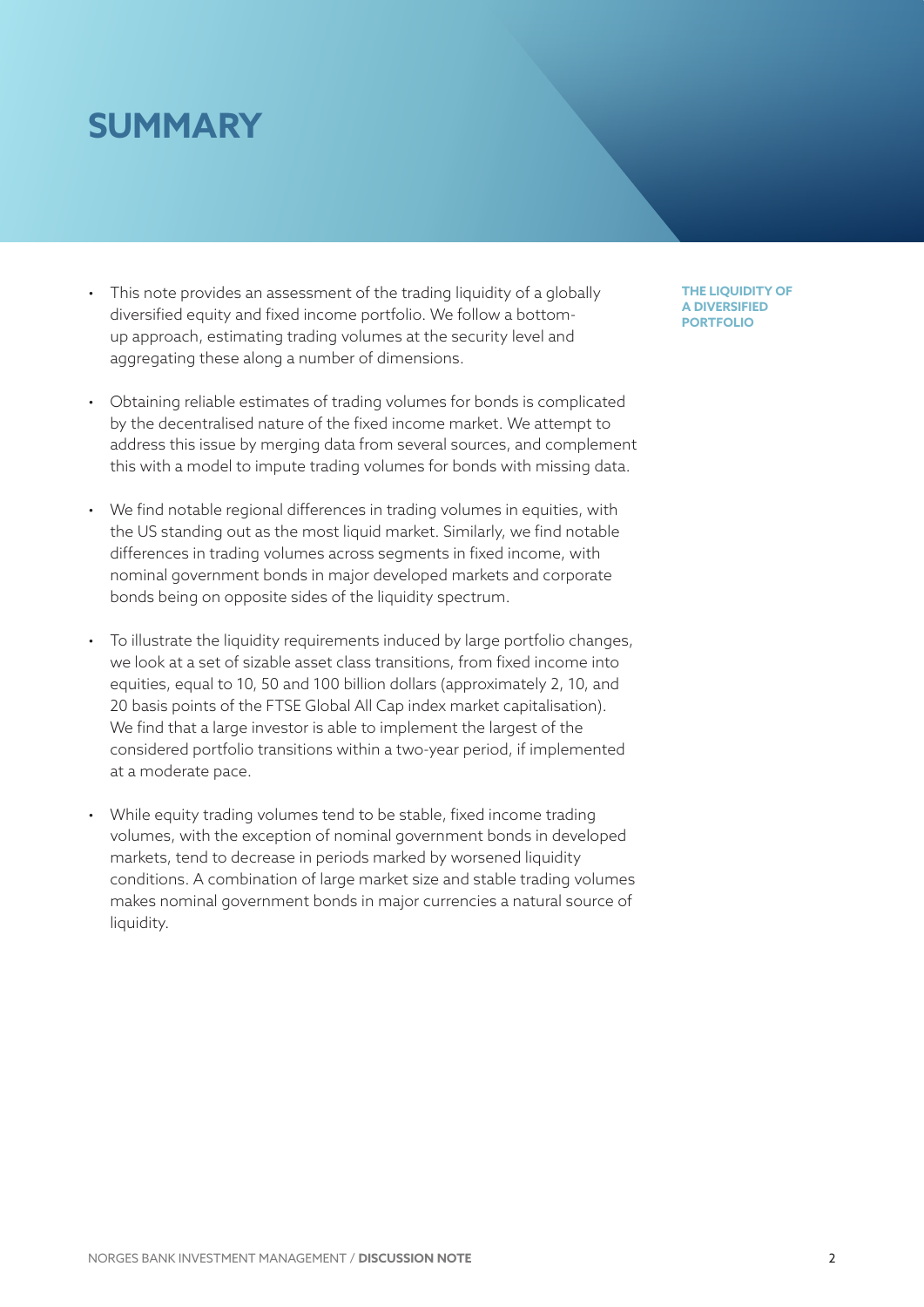### 1. Introduction

Trading liquidity is a key consideration when changing the exposures of a portfolio, and is defined as the ability to execute sizable transactions with limited price impact. This note provides an assessment of the trading liquidity of a globally diversified equity and fixed income portfolio. To do this, we estimate the time required for implementing portfolio transitions, which is a function of *trading volumes* and the *degree of market participation*.

While the academic literature on the transaction cost aspect of liquidity in particular market segments is vast, less work has been done on the *quantity* aspect of liquidity and on the evaluation of liquidity in the context of a broadly diversified equity and fixed income portfolio.1 One reason for this is the lack of reliable data on trading volumes, especially in fixed income. This is mainly due to the decentralised nature of the fixed income market, where trading is primarily conducted over-the-counter. As a result, available datasets only cover certain regions, and even in these regions data providers report only a fraction of actual trading volumes. We attempt to address this issue by merging data from several sources and adjusting reported volumes to reflect the incomplete coverage.<sup>2</sup>

To illustrate the liquidity requirements induced by large portfolio transitions, we look at an asset class transition, from fixed income into equities, equal to 10, 50 and 100 billion dollar, which approximately corresponds to 2, 10 and 20 basis points of the market value of the FTSE Global All Cap index. For simplicity, the equity and fixed income portfolios we use are represented by the GPFG's benchmark indices. We further assume that the portfolio transition is implemented by trading every stock and bond in these indices according to its index weight, without the use of derivatives.<sup>3</sup>

In the first part of the analysis, we evaluate liquidity using recent data (January 2015-October 2016) to provide an assessment of current liquidity conditions. We find that an investor is able to implement the largest of the considered portfolio transitions within a two-year time period, while trading at a moderate market participation rate (0.5 per cent of average daily volumes (ADV)).

The second part of the note examines the time required to implement a large portfolio transition under worsened liquidity conditions. We evaluate liquidity in the period surrounding the bankruptcy of Lehman Brothers (September-December 2008) and in the initial phase of the eurozone sovereign debt crisis (July-December 2011). We find that trading volumes in government

*<sup>1</sup> We focus on trading volumes only in this note, leaving an analysis of transaction costs and price impact for larger portfolio transitions for potential future work.*

*<sup>2</sup> Specifically, we use monthly bond-level trading volume data from TRAX to estimate a model which allows us to impute trading volumes for bonds with missing data and adjust for differences in coverage within the dataset. To evaluate our model, we compare imputed trading volumes with the aggregated trading volume data obtained from regulators and trade bodies in a number of countries. The model performs well in matching the reported trading volumes, even for markets with low TRAX coverage, e.g. Japanese government bonds.*

*<sup>3</sup> This assumption is admittedly not consistent with the way most asset managers would implement such a transition, but it is consistent with the aim of providing a conservative estimate of liquidity needs for large portfolio transitions.*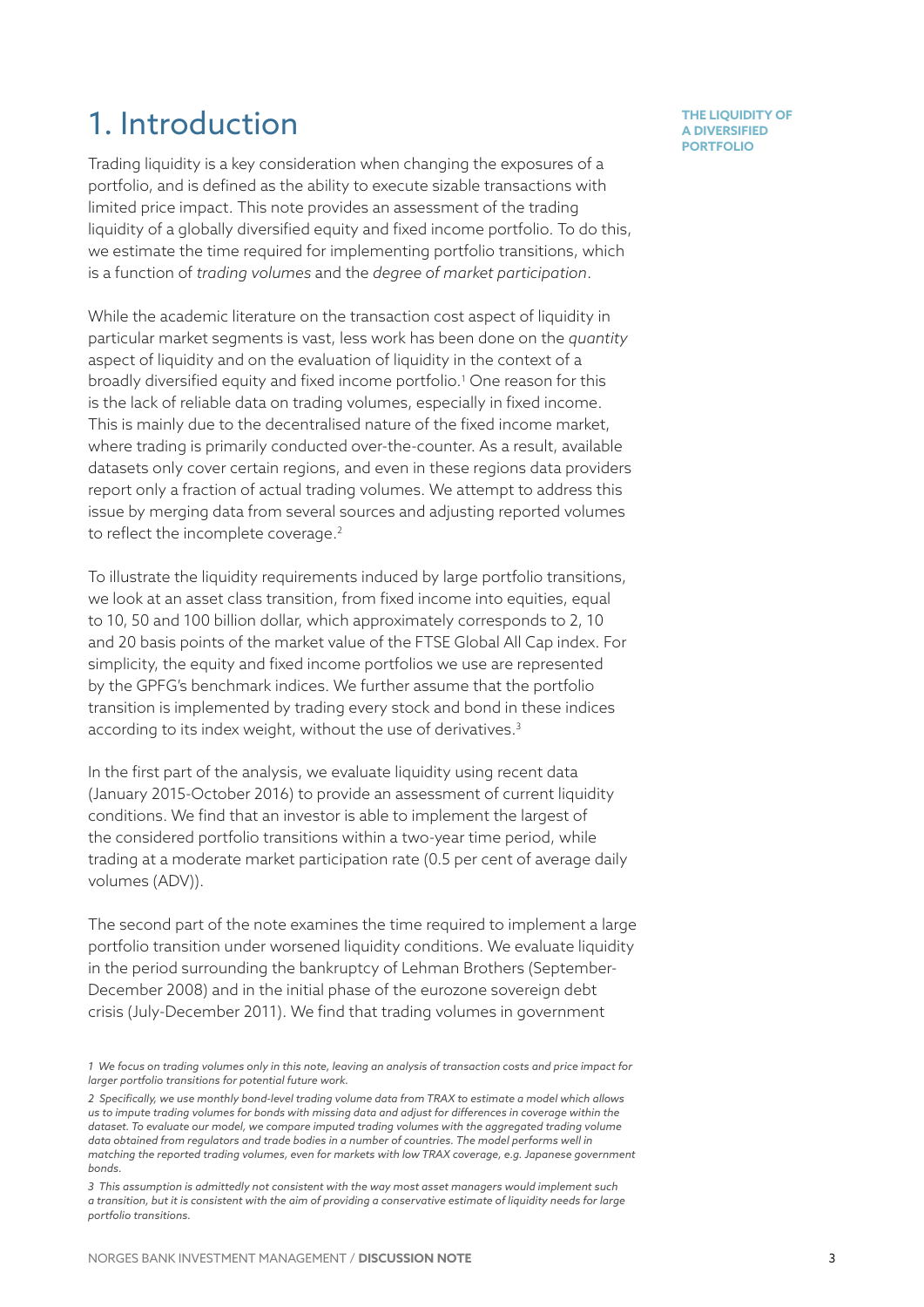bonds in developed markets were stable in both periods. Other segments of fixed income, such as emerging-market Treasuries, G4 (EUR, GBP, JPY, USD currencies) government-related or corporate bonds, experienced significant drops in trading volumes.

The rest of this note is structured as follows. The next section describes the data. Section 3 outlines the methodology we use to obtain estimates of trading volumes. Section 4 discusses trading liquidity in equities, while Section 5 discusses trading liquidity in fixed income. In Section 6, we stress-test liquidity in equities and fixed income by examining the period surrounding the bankruptcy of Lehman Brothers and the initial phase of the eurozone sovereign debt crisis.

# 2. Data

This section describes the collection of datasets we use throughout the note. Additional details on the datasets are provided in Appendix B.1.

For simplicity, we use the GPFG's benchmark indices to represent the equity and fixed income portfolios, based on the instruments included as at October 2016.<sup>4</sup> For the stress-testing exercises, we use the benchmark indices as at December 2008 (Lehman bankruptcy) and December 2011 (eurozone sovereign debt crisis), adjusted to ensure that they are comparable to the current universe.<sup>5</sup>

For equities, we source constituent data from FTSE and FactSet, and trading volume data from FactSet. To get a timely estimate of trading volumes without too much short-term noise, we calculate ADVs using data from 1 January 2015 to 31 October 2016.<sup>6</sup> We use free-float-adjusted shares outstanding to calculate stock-level turnover ratios.

For fixed income, we source constituent data from Barclays and Bloomberg. Bond-level data on trading volumes are sourced from TRAX and TRACE, with more details provided below. In addition, we obtain aggregated trading volume data from the following national regulators and trade organisations: Deutsche Finanzagentur, the Japanese Security Dealers Association, SIFMA (US data) and the UK Debt Management Office. We use the data from these

*<sup>4</sup> GPFG's benchmark is based on the FTSE Global All Cap index for equities and the Bloomberg Barclays Global Aggregate index for fixed income, with some customizations. For the purpose of this note, the most important customizations are that, relative to the original indices, GPFG's equity benchmark is tilted towards Europe with a 2.5 times higher weight vs. the US, and GPFG's fixed income benchmark has a fixed weight on credit (30%) vs. government bonds (70%), with government bond currency weights based on (investability-adjusted) GDP as opposed to market capitalisation. For further details, see GPFG's management mandate at http://www.nbim.no/en/the-fund/governance-model/management-mandate/.*

*<sup>5</sup> To ensure comparability, we remove asset-backed securities, mortgage-backed securities and commercial mortgage-backed securities, in addition to non-supranational bonds in the government-related bond segment. We use the universes as of December to be consistent with the analysis of current liquidity conditions. Using the universes as of the start of the periods does not affect our results.*

*<sup>6</sup> We estimate trading volumes for stocks with missing trading volume data by applying an average turnover*  ratio in the respective size, sector and region bracket. This approximation is needed for a small number of *mostly small-cap stocks only and does not significantly impact the aggregate figures.*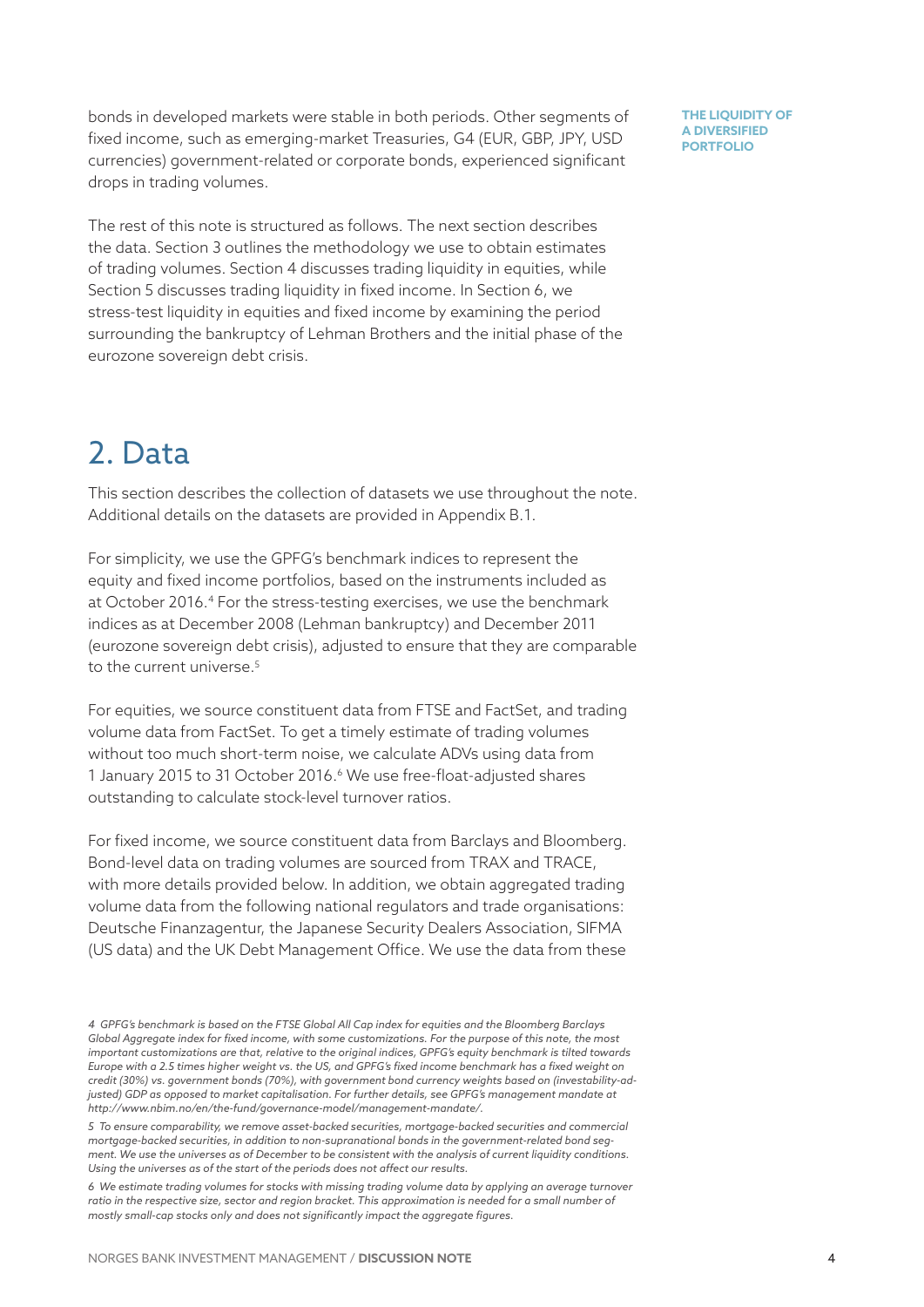agencies to verify our estimates of trading volumes obtained from TRAX and TRACE.

#### **TRAX dataset**

We obtain trading volumes from the post-trade services of TRAX. According to TRAX, this dataset covers around 65 percent of the European fixed income market. The coverage of trading volumes in other regions is substantially lower and varies markedly from currency to currency. The TRAX coverage is largely driven by regulatory requirements, as it mostly captures trades that involve a counterparty with a reporting obligation to the UK regulator. We adjust trading volumes reported by TRAX upwards to account for coverage differences across currencies and bond segments. We discuss the details of this upward adjustment in Appendices A and B.

The data are provided at the individual security level and are aggregated to daily, weekly and monthly frequencies. We obtain monthly trading volumes for the period from January 2007 to October 2016. The monthly TRAX data cover around 80 percent of the bonds included in the Bloomberg Barclays Global Aggregate index. Of the 40,000 bonds that were in the Bloomberg Barclays Global Aggregate index in the period from January 2007 to May 2016, around 33,000 are covered in the TRAX dataset. We provide more details on the TRAX coverage in Appendix B.

#### **TRACE dataset**

The National Association of Securities Dealers (NASD) introduced its Trade Reporting and Compliance Engine (TRACE) in July 2002 to increase price transparency in the US corporate debt market. TRACE collects and disseminates information on secondary market transactions in publicly traded TRACE-eligible securities (investment-grade, high-yield and convertible corporate debt), representing all over-the-counter market activity in these bonds. A detailed overview of the TRACE dataset is provided in Dick-Nielsen (2009). We obtain historical transaction-level data from January 2007 to October 2016 from MarketAxess, which also cleans the data of various errors and duplicates, see e.g. Dick-Nielsen (2014) for a review of necessary adjustments to the TRACE dataset. Investment-grade bond trades larger than 5 million dollars are not disseminated. Instead of the actual size for these large trades, TRACE reports the capped volume at 5 million dollars together with an estimate of the trade size which is based on historical trading volumes. In our calculations, we consider the capped volumes instead of the estimated ones, which makes our liquidity assessment conservative. TRACE covers around 95 percent of dollar-denominated corporate bonds included in our fixed income universe as at October 2016.

### 3. Methodology

This section briefly outlines the methodology we use to estimate trading volumes for equities and bonds at the security level. We subsequently aggregate the security-level estimates to evaluate the feasibility of various portfolio transitions.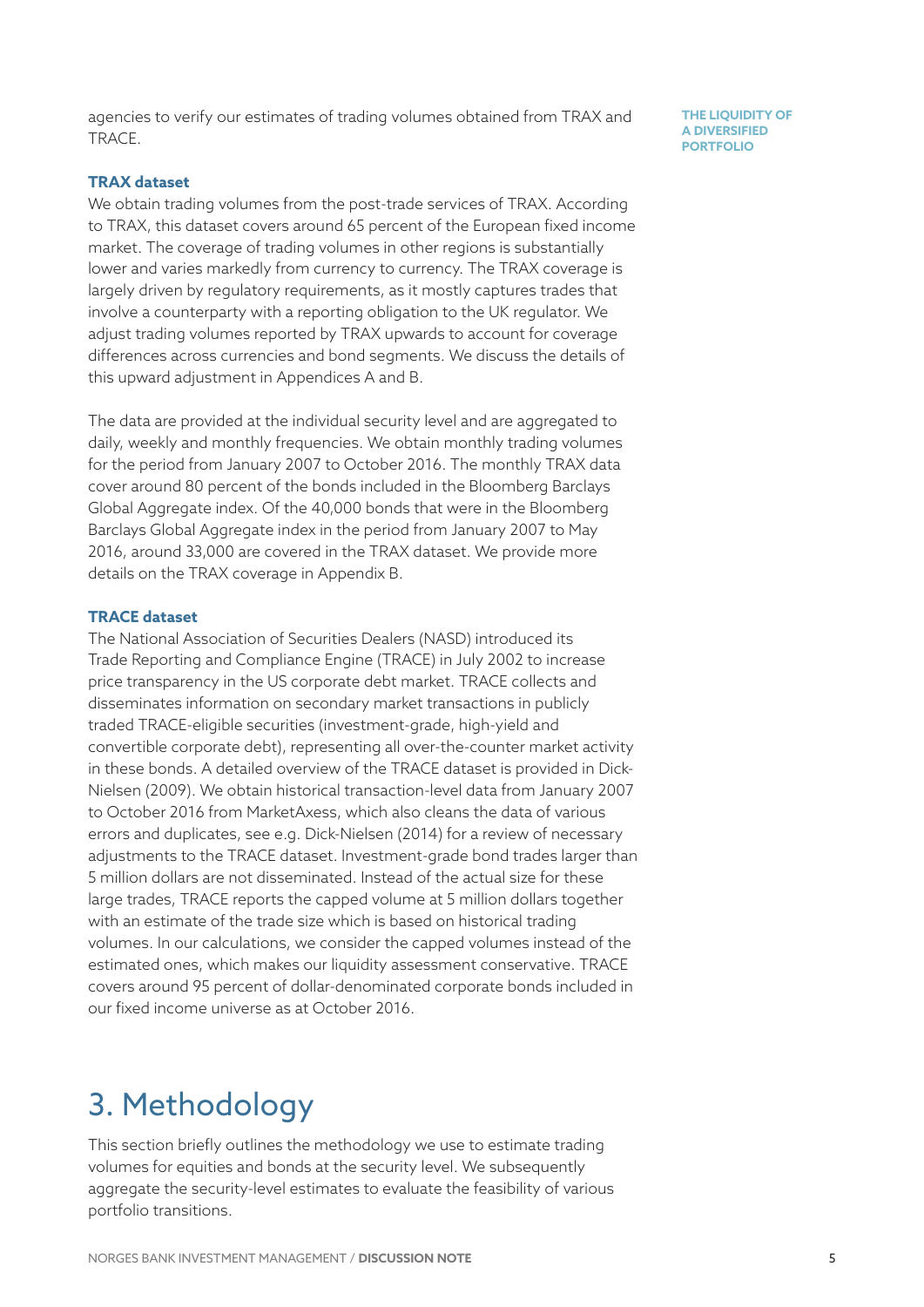Throughout the note, we abstract from two practical considerations. First, sizable portfolio transitions are often implemented with the help of derivatives, e.g. futures, which tend to be more liquid than cash instruments. Second, asset managers do not necessarily invest in all securities in their benchmarks, and often replicate the exposures using more liquid instruments. For both reasons, our analysis provides a conservative assessment of trading liquidity.

#### **Illustrative portfolio transitions**

To illustrate the liquidity requirements induced by large portfolio transitions, we look at an asset class transition, from fixed income into equities, equal to 10, 50, and 100 billion dollars, which approximately corresponds to 2, 10 and 20 basis points of the market value of the FTSE Global All Cap index.7 To arrive at the required trading volumes for individual securities, we use the instrument weights from the benchmark indices described in Section 2.8

#### **Determining trading volumes**

Trading volume data for stocks tend to be more accurate and easier to obtain than those for bonds. Assessing trading liquidity in fixed income instruments is more complicated for several reasons. First, unlike with equities, most issuers have multiple bond issues outstanding, often with bond-specific features such as embedded call options, which makes the trading volumes vary from bond to bond for the same issuer. Second, data on bond trading volumes are scarce, with a large number of bonds having no trading volume data available. Finally, trading in bonds is decentralised, which is the main reason why the coverage of trading volumes in any dataset is significantly less than complete and varies across regions and market segments. Consequently, it is difficult to obtain precise security-level estimates of trading volumes.

We attempt to address these issues by proceeding as follows. First, we use monthly trading volumes obtained from TRAX to estimate a model that identifies the key drivers of trading volumes at the security level, using bonds included in the Bloomberg Barclays Global Aggregate index as at October 2016 and for which TRAX has trading volume data available. We model bond trading volumes through a "turnover ratio", which is defined as the monthly trading volume divided by the bond's nominal amount outstanding. The turnover ratio makes trading volumes of individual bonds comparable across currencies and sizes. We then model turnover ratios through a combination of bond- and market-specific features. Part of this step is to control for differences in coverage by the TRAX dataset across currencies and segments. Subsequently, we use this model to impute the trading volumes for each bond in the benchmark. Finally, we use the model to motivate the allocation of each bond to a particular liquidity group, with the goal of simplifying the analysis. We provide more details on the model and the aggregation procedure in Appendix A.

*<sup>7</sup> Free-float-adjusted market capitalisation of FTSE Global All Cap index as at October 2016. 8 In equities, the weights in the FTSE Global All Cap index and the fund's benchmark differ due to the benchmark's overweight in European stocks. The choice of weighting scheme is important to the extent there are significant differences in liquidity across regions, discussed in Section 4.*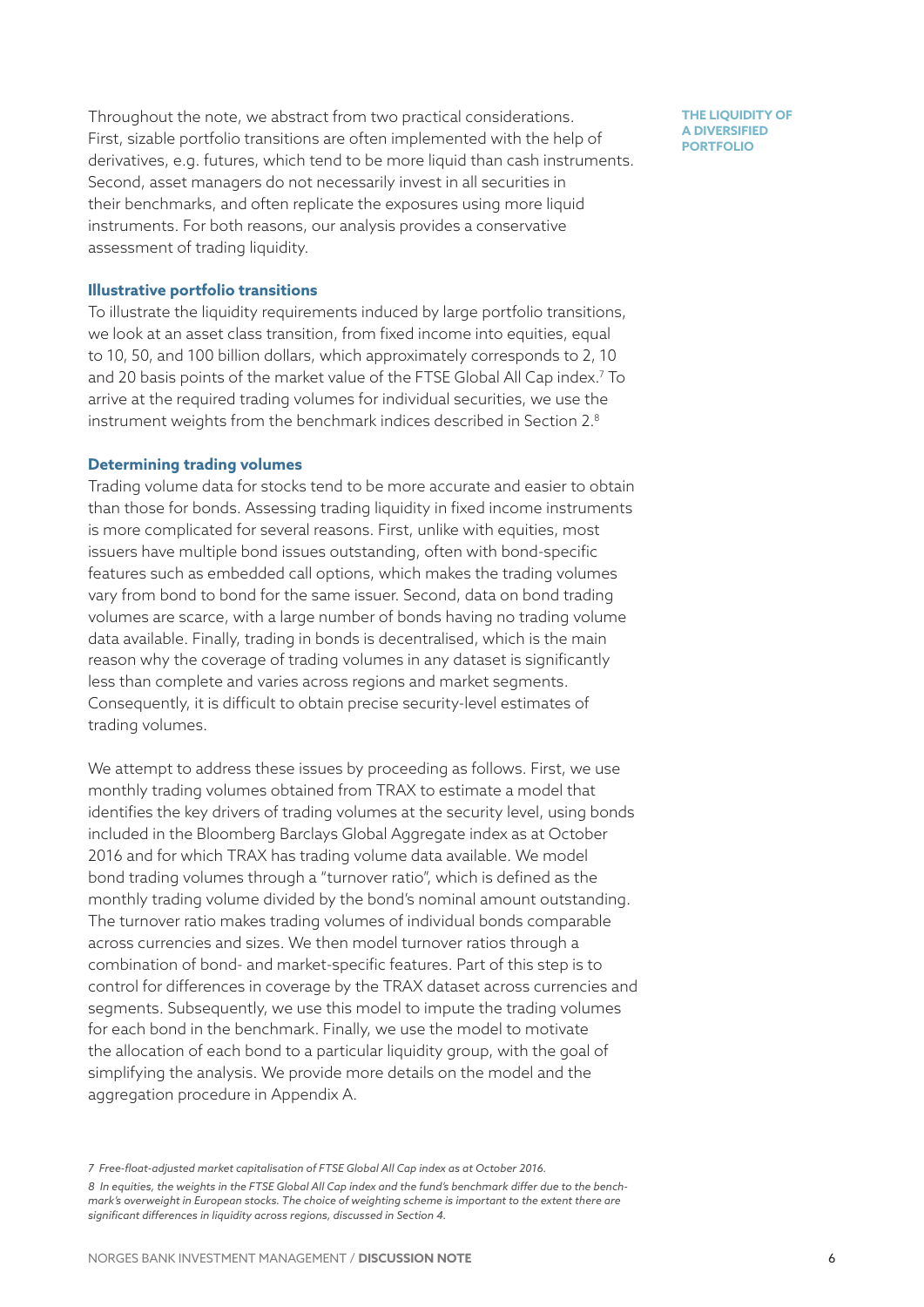### 4. Measuring trading liquidity in global equity markets

**THE LIQUIDITY OF A DIVERSIFIED PORTFOLIO**

This section discusses trading volumes for a global equity portfolio.

To understand the variation in trading volumes across regions and size segments, we study free-float-adjusted monthly turnover ratios. To do this, we construct density functions for monthly turnover ratios split by region which are shown in Figure 1. The graph indicates a substantial variability in (relative) trading volumes across regions, with trading intensity in US stocks standing out from the rest in terms of both average and variability.<sup>9</sup>





*Source: FactSet, NBIM calculations*

A key metric for assessing a portfolio transition is the time required to trade all stocks in the portfolio to the target allocation. This depends on a stock's turnover ratio and the investor's market participation rate. We assess the time required to complete a transition from fixed income to equities by cumulating the fraction of the portfolio's transition, assuming a market participation rate ranging from 0.1 to 2 percent of ADV, which is applied uniformly across all stocks. We consider the transition completed once 95 per cent of the required trading has been executed. Figures 2 and 3 show the cumulative transition of 10 and 50 billion dollars, respectively. The smaller transition of 10 billion can be completed within one month with market participation at 0.5 percent or higher. A transition of 50 billion dollars can be completed within 100 trading days only if the market participation rate is higher than 1 percent.

*<sup>9</sup> One concern related to the low average turnover ratio of European stocks is that this might be driven by a few countries. This does not seem to be the case, since the distributions of turnover ratios across major European markets are quite similar.*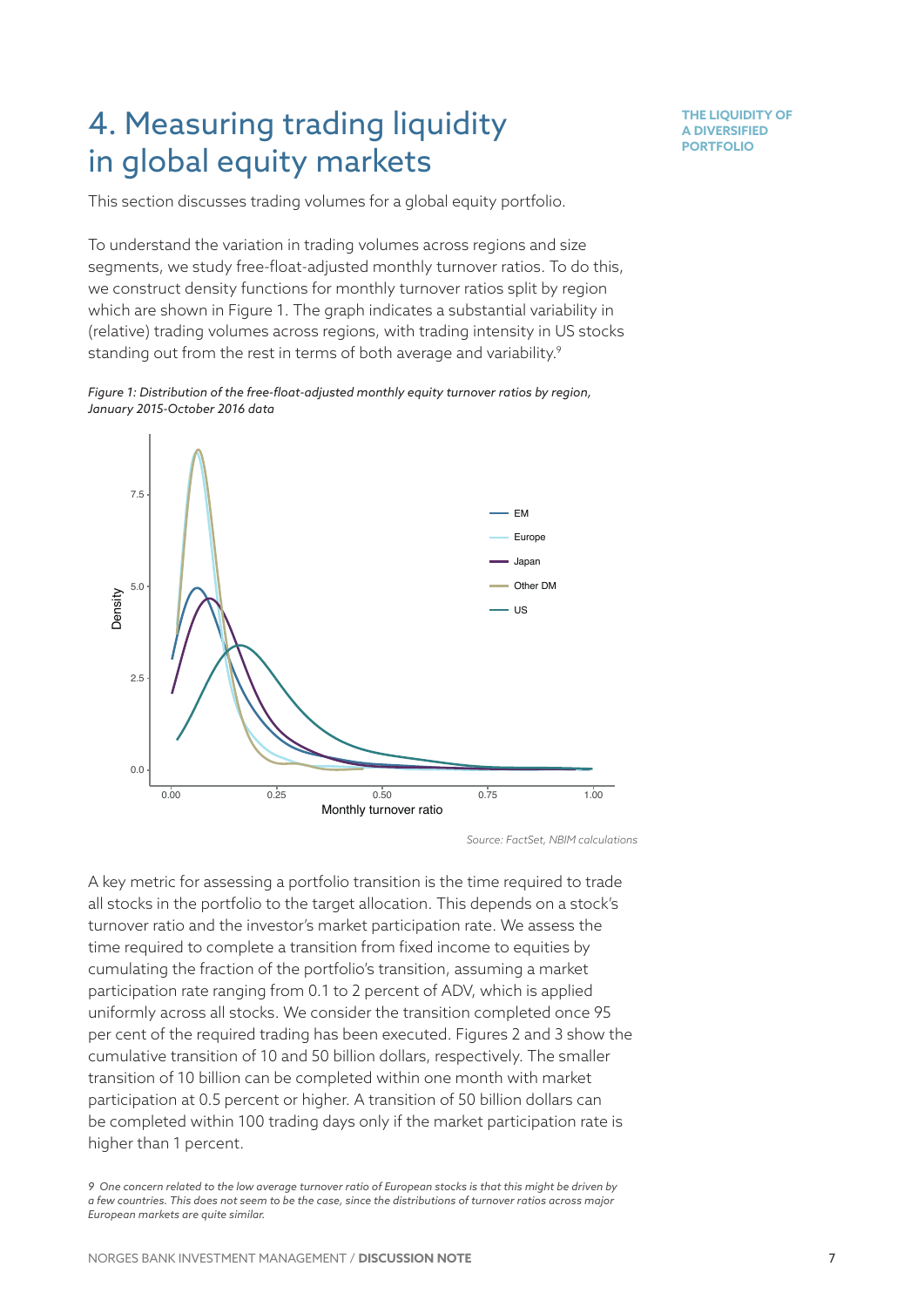*Figure 2: Cumulative transition for equities (10 billion dollars) for different percentages of ADV, based on January 2015-October 2016 data*

*Figure 3: Cumulative transition for equities (50 billion dollars) for different percentages of ADV, based on January 2015-October 2016 data*

**THE LIQUIDITY OF A DIVERSIFIED PORTFOLIO**



*Source: FactSet, FTSE, NBIM calculations*

Figure 4 shows the cumulative completion rate of the largest transition we consider, 100 billion dollars, for up to 500 trading days, or approximately two years. It indicates that, for the largest of our illustrative transitions, only with the slowest trading profile is the portfolio transition not completed within two years.

Figure 5 illustrates the regional differences in the cumulative completion rate, assuming a market participation rate of 0.5 of percent of ADV. As already shown in Figure 1, US equities are very liquid, and the transition therefore takes the shortest time there. On the opposite side of the spectrum are European and emerging-market stocks, where the transition takes longer at the same participation rate. Besides the lower relative turnover ratios of European stocks mentioned earlier, one of the reasons that the transition takes longer in Europe is that the fund's benchmark, which we use as a proxy for a global equity portfolio, has a higher implied ownership share in Europe than in other regions.



*Figure 5: Cumulative transition for equities (100 billion dollars) across regions with market participation at 0.5 percent of ADV, based on January 2015-October 2016 data*



*Source: FactSet, FTSE, NBIM calculations*

The transition discussed above is implemented assuming a uniform degree of market participation across all segments. This assumption means that there will be quite sizeable regional tilts during the transition, given the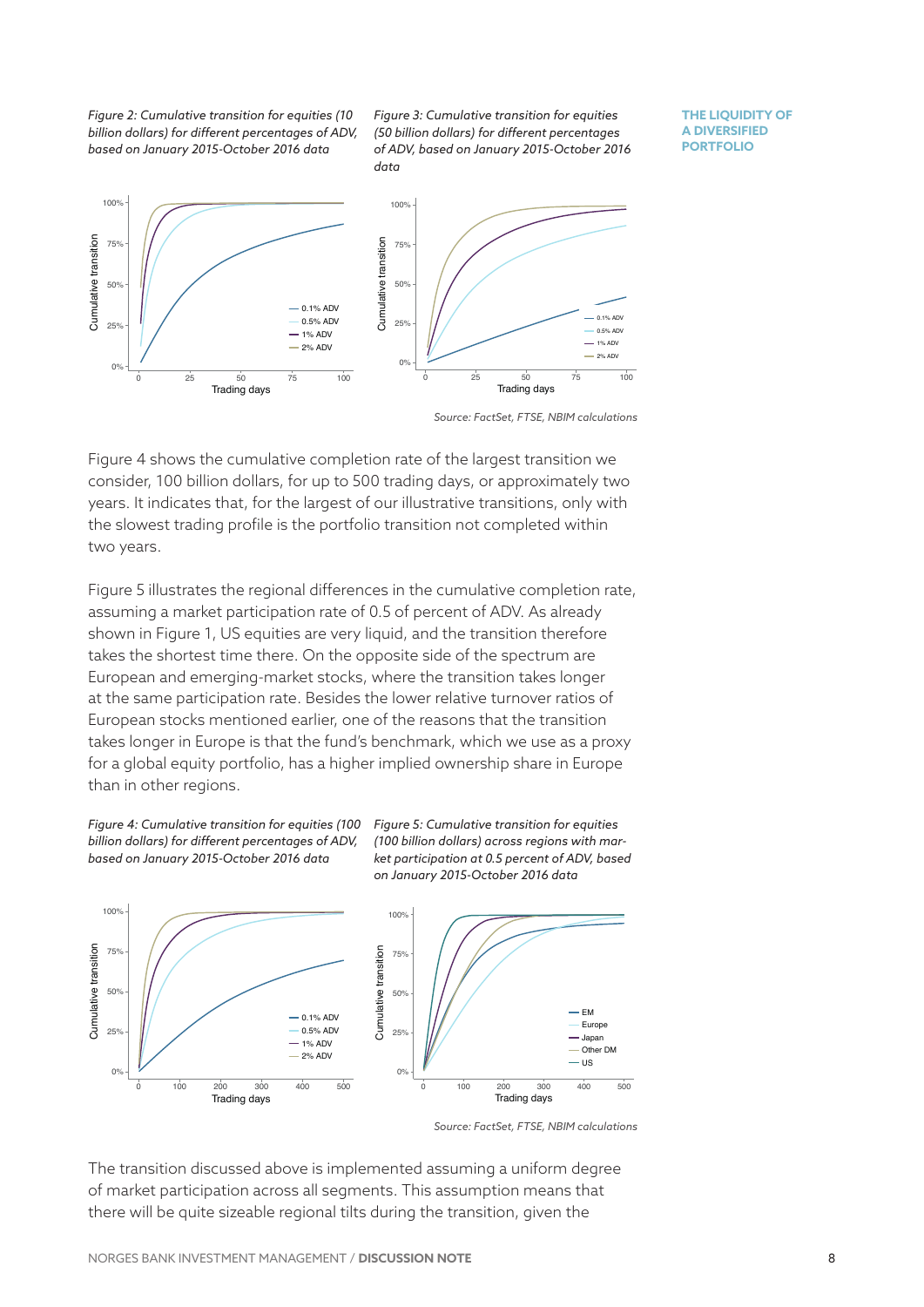regional differences in turnover ratios illustrated in Figure 1. In Figure 6, we show the size of this tilt as a fraction of the transition size, together with the two largest contributors: European and US equities.

**THE LIQUIDITY OF A DIVERSIFIED PORTFOLIO**

*Figure 6: Equity portfolio tilts during transition as a fraction of transition size, market participation at 0.5 percent of ADV, transition size 100 billion dollars, based on January 2015-October 2016 data*



*Source: FactSet, FTSE, NBIM calculations*

## 5. Measuring trading liquidity in global fixed income markets

This section discusses trading volumes for a global fixed income portfolio.

As mentioned in Section 3, trading volume data for bonds are less complete than those for equities, and we therefore need to rely partly on a model to obtain estimates of trading volumes. We model bond trading volumes through a "turnover ratio", which we define as the monthly trading volume divided by the bond's nominal amount outstanding. We then model turnover ratios through a combination of bond- and market-specific features, while controlling for differences in the TRAX coverage across regions and currencies. The details of this model are provided in Appendix A. In addition to imputing trading volumes at a bond level, the model helps us identify the key drivers of trading liquidity which we use to motivate the allocation of each bond to a particular liquidity group, with the goal of simplifying the analysis.

Guided by the model results, and taking institutional/geographical characteristics into account, we split the market into the following liquidity groups: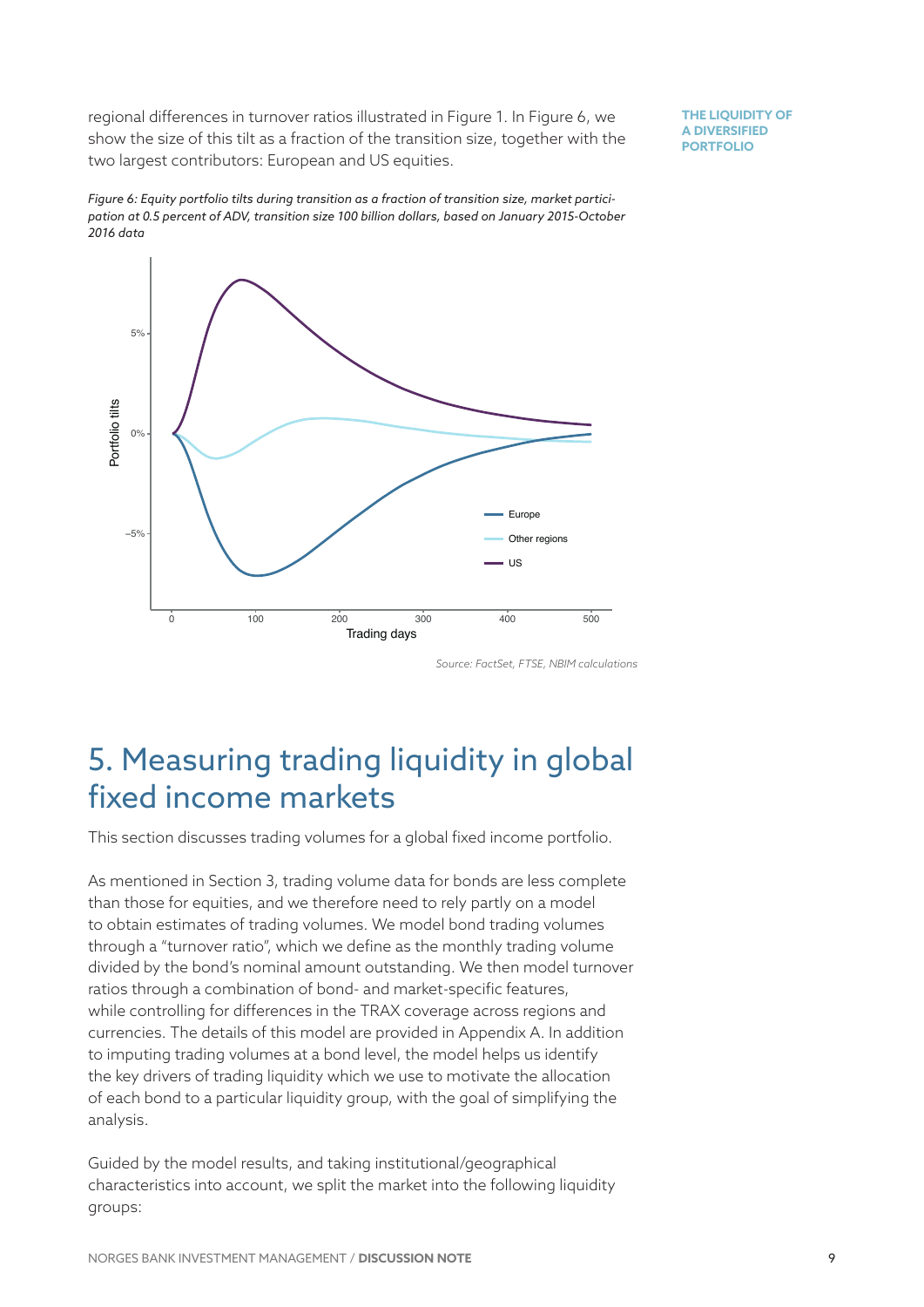- 1. *G4 (EUR, GBP, JPY, USD) nominal government bonds.* These markets share several attributes that are related to liquidity, such as large size and asset homogeneity. We include Germany, France, Italy, and Spain from the eurozone in this group.
- 2. *Government-related and inflation-linked bonds issued in G4 currencies.* This market segment is smaller and less homogeneous than nominal G4 government bonds, and thus less liquid.
- 3. *Corporate and securitised bonds issued in G4 currencies.* This category includes both developed- and emerging-market issuers. Bonds in this segment are more differentiated and smaller on average than government or government-related bonds.
- 4. *Non-G4 developed-market nominal government bonds (AUD, CAD, CHF, DKK, NZD, SEK and small EUR-denominated nominal government bonds).* Government bonds in these markets are sizable and homogenous relative to other segments in the same currency, yet the markets are smaller than G4. This group also includes the remaining smaller eurozone government bond markets.
- 5. *Emerging-market nominal government bonds (CLP, CZK, HKD, ILS, KRW, MXN, MYR, PLN, RUB, SGD, THB and TRY).* Besides their smaller size compared to G4 developed-market government bonds, emergingmarket bonds carry a substantial currency and sovereign credit risk.
- 6. *Non-G4 inflation-linked, government-related, securitised and corporate bonds (AUD, CAD, CHF, DKK, NZD, SEK and emerging-market currencies).* These market segments are small, more fragmented, and often dominated by local investors.

Figure 7 shows the relative size of each liquidity group within the fixed income portfolio we evaluate. The largest segment is G4 nominal Treasury bonds, at around 57 percent. These are followed by corporate and securitised debt issued in G4 currencies, at around 23 percent. Overall, debt issued in G4 currencies constitutes 89 percent of the global fixed income market. In the subsequent sections, we discuss trading liquidity at the level of liquidity groups. Of particular importance are G4 nominal Treasuries, which most likely will be the primary source of liquidity in a portfolio transition. It should be noted that some of the liquidity groups have quite small allocations, so their contribution to a large transition will be small regardless of their liquidity.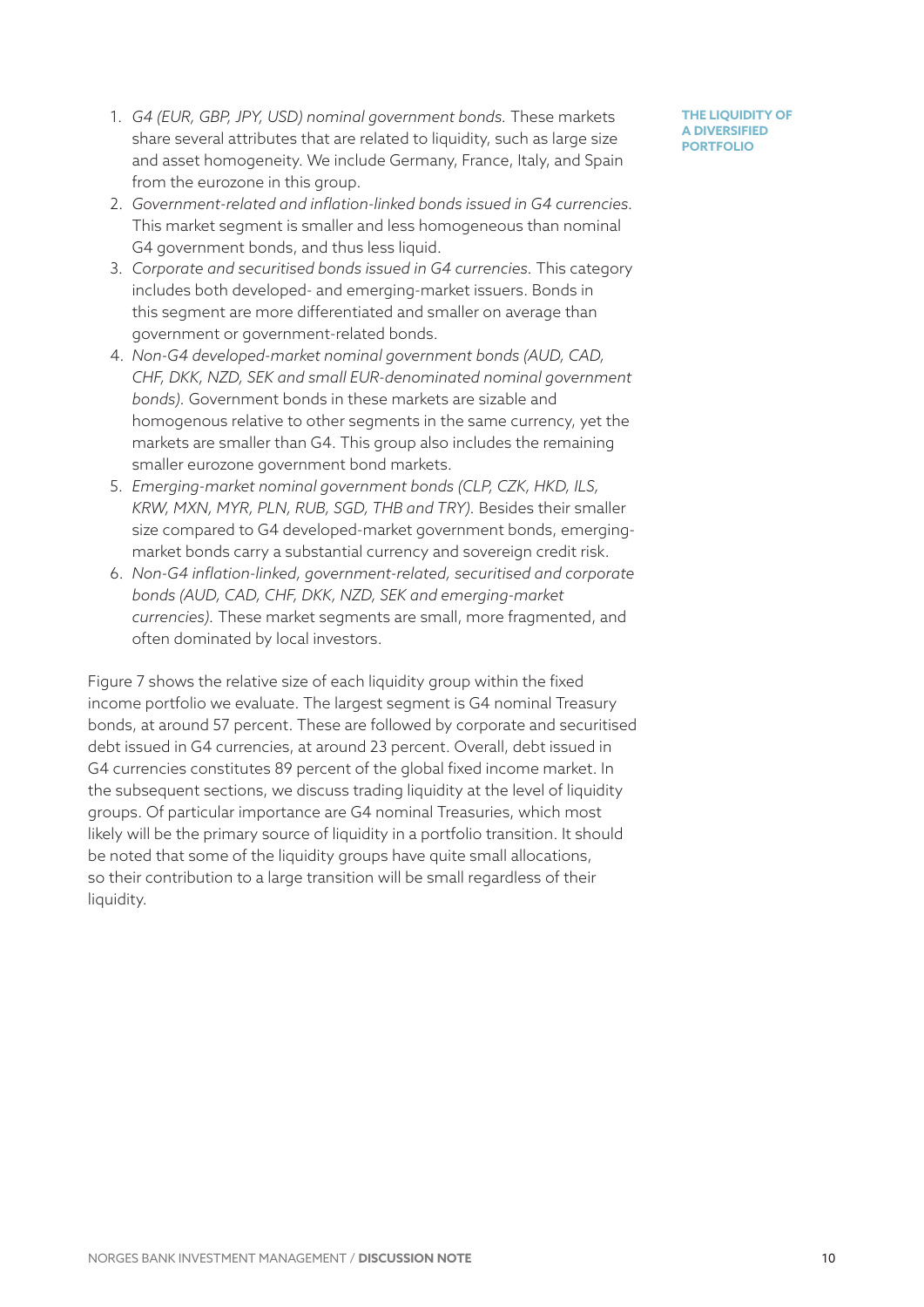*Figure 7: Liquidity groups in the fund's benchmark by index weight, as at October 2016*



**THE LIQUIDITY OF A DIVERSIFIED PORTFOLIO**

*Source: Bloomberg Barclays Indices, NBIM calculations*

Figure 8 shows the density of turnover ratios by liquidity group. The turnover ratios are imputed using the model presented in Table A-1. The variation of turnover ratios across liquidity groups appears to be higher than the variation in stock turnover ratios reported in Figure 1, but comparisons of fixed income and equity turnover ratios should be interpreted with caution given that those for bonds are *estimated* while those for equities are not. In particular, nominal government bonds appear to be distinct from the rest of the bond market, in terms of both a higher average and a higher dispersion of turnover ratios.



*Figure 8: Distribution of estimated monthly fixed income turnover ratios by liquidity group, based on January 2015-October 2016 data*

*Source: Bloomberg, Bloomberg Barclays Indices, TRACE, TRAX, NBIM calculations*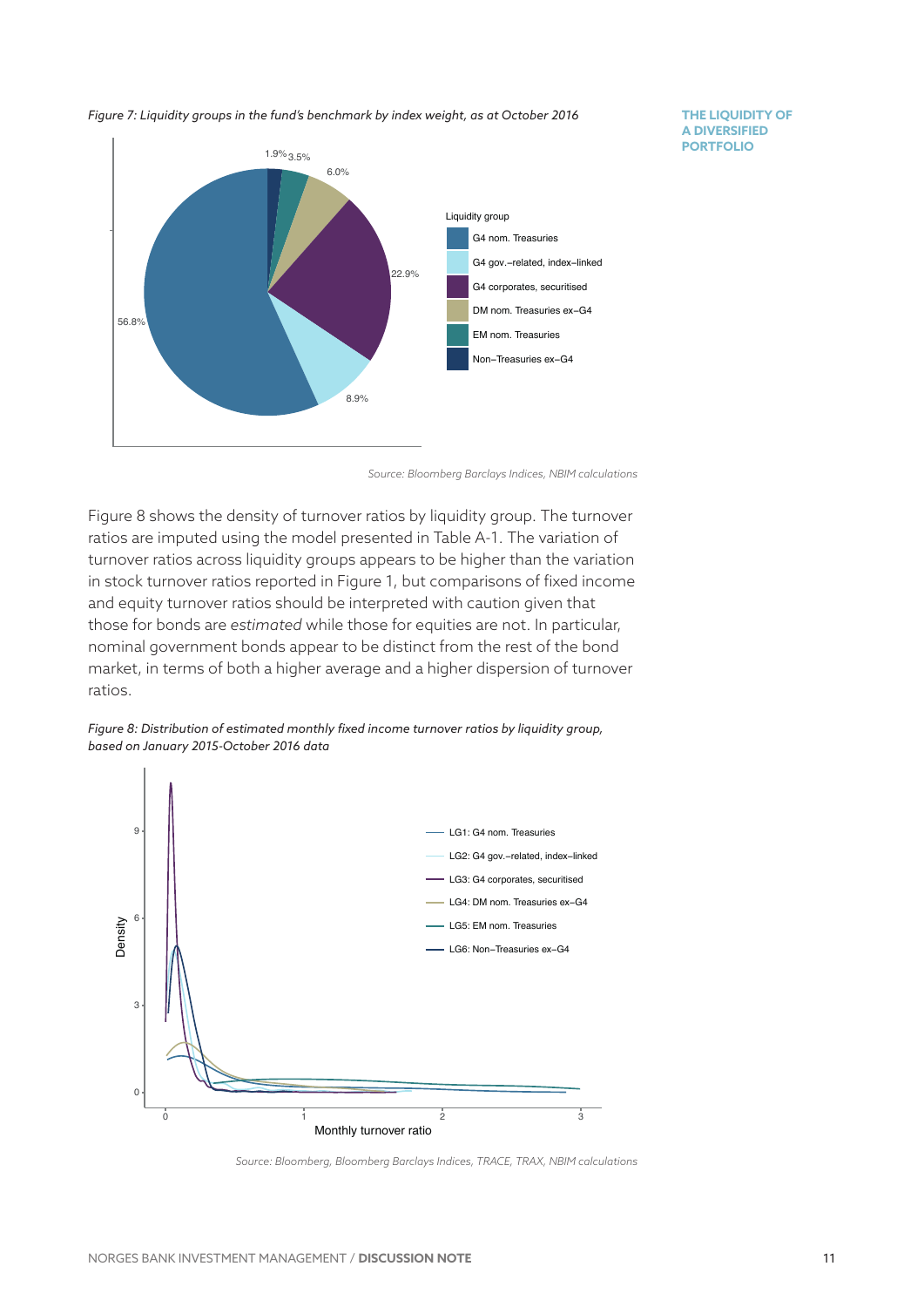Similarly to equities, we assess the speed of a fixed income portfolio transition with market participation assumptions ranging from 0.1 to 2 percent of ADV. We start by evaluating the transition sizes of 10 and 50 billion dollars, cf. Figures 9 and 10. The results are similar to the cumulative transitions of equities reported in Figures 2 and 3. We therefore focus our subsequent analysis on the largest transition size.

**THE LIQUIDITY OF A DIVERSIFIED PORTFOLIO**



*Figure 10: Cumulative transition for fixed income (50 billion dollars) for different percentages of ADV, based on January 2015-October 2016 data*



*Source: Bloomberg, Bloomberg Barclays Indices, TRACE, TRAX, NBIM calculations*

Figure 11 shows the cumulative completion rate for up to 500 trading days (approximately two years) for all considered market participation rates. Similar to the equity results, the figures indicate that the largest transition can be completed within a two-year period for all but the slowest trading profile.



*income (100 billion dollars) by liquidity group with market participation at 0.5 percent of ADV, based on January 2015-October 2016 data*



*Source: Bloomberg, Bloomberg Barclays Indices, TRACE, TRAX, NBIM calculations*

Figure 12 breaks down the transition by liquidity group assuming a market participation rate of 0.5 percent of ADV. The figure illustrates the superior liquidity of G4 nominal government bonds. While the local-currency government bonds in emerging markets also appear to be very liquid in this graph, it should be noted that these numbers are *estimated* and their *importance* as a source of liquidity in the portfolio is limited by the small size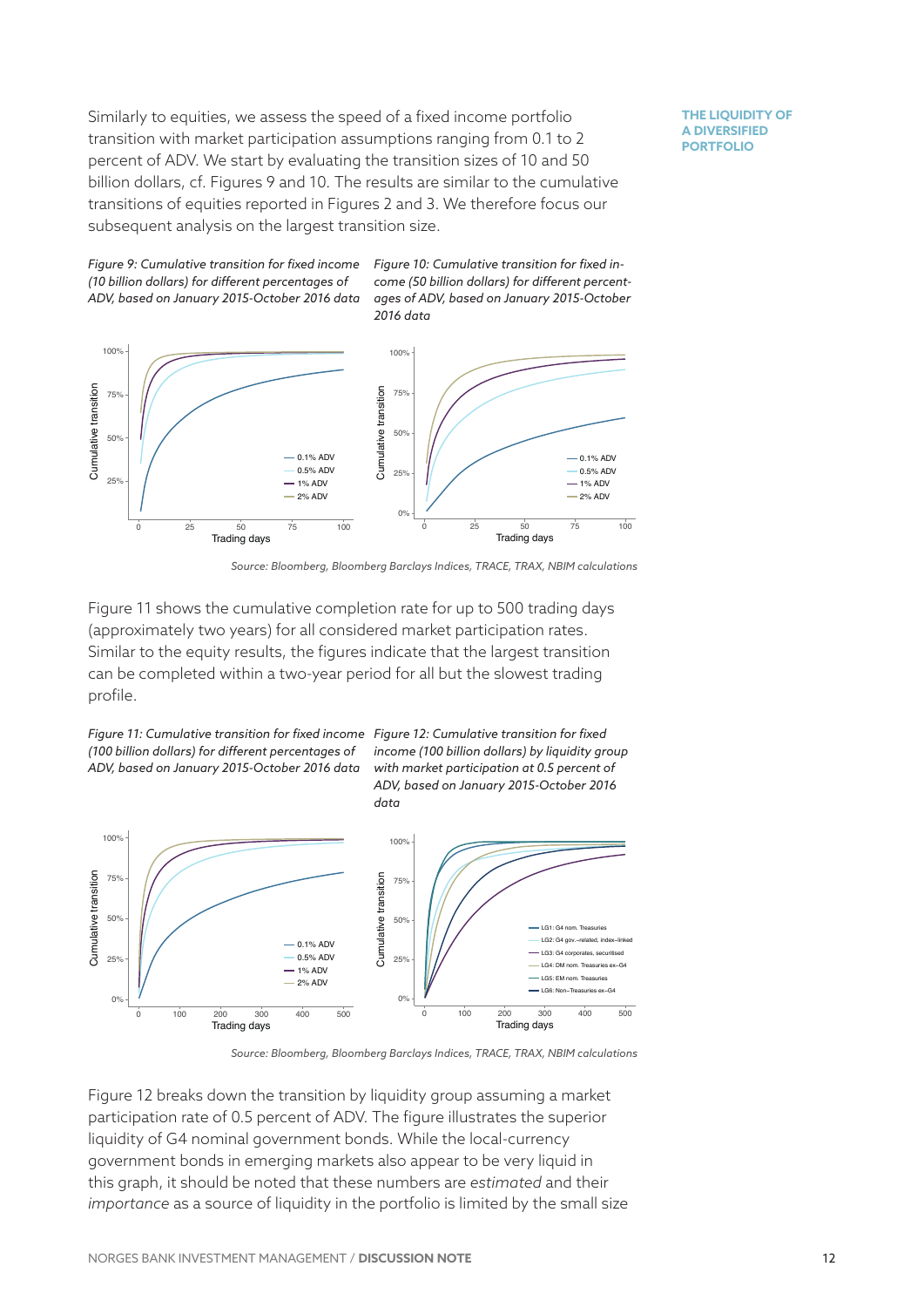of this segment, as illustrated in Figure 7. Figure 12 also highlights substantial differences between G4 nominal Treasuries and corporate bonds. To put these differences into perspective, Figure 13 shows the size of portfolio tilts by liquidity group as a fraction of the transition size. Not surprisingly, G4 nominal government bonds introduce a sizable positive tilt while the lower liquidity of G4 corporate bonds causes a negative tilt with a larger magnitude.

**THE LIQUIDITY OF A DIVERSIFIED PORTFOLIO**





*Source: Bloomberg, Bloomberg Barclays Indices, TRACE, TRAX, NBIM calculations*

#### **Liquidity in G4 government bonds**

Given the importance of G4 government bonds for implementing portfolio transitions, we provide more details on liquidity dynamics in this segment. We assess turnover ratios of G4 government bonds, which we compute as the monthly aggregate turnover divided by the debt outstanding, over time. Aggregate turnover data are from external sources and do not rely on our model-based estimates of trading volumes. The eurozone debt market is represented by the German government bond market, arguably the most liquid market of the eurozone member countries in this particular period.

Figure 14 shows the historical development of annual turnover ratios for G4 government bonds. Turnover has been on a declining trajectory in all G4 markets in the post-crisis period. The decline in turnover ratios has been attributed to a multitude of factors. First, and most importantly, is increased government debt issuance, especially in Japan, the UK and the US. Second, balance sheets of dealers in government bonds have become more constrained in the post-crisis period. Finally, the non-conventional monetary policies of G4 central banks may have played a role in lowering the turnover in government bonds by diverting the flow to higher-yielding substitutes.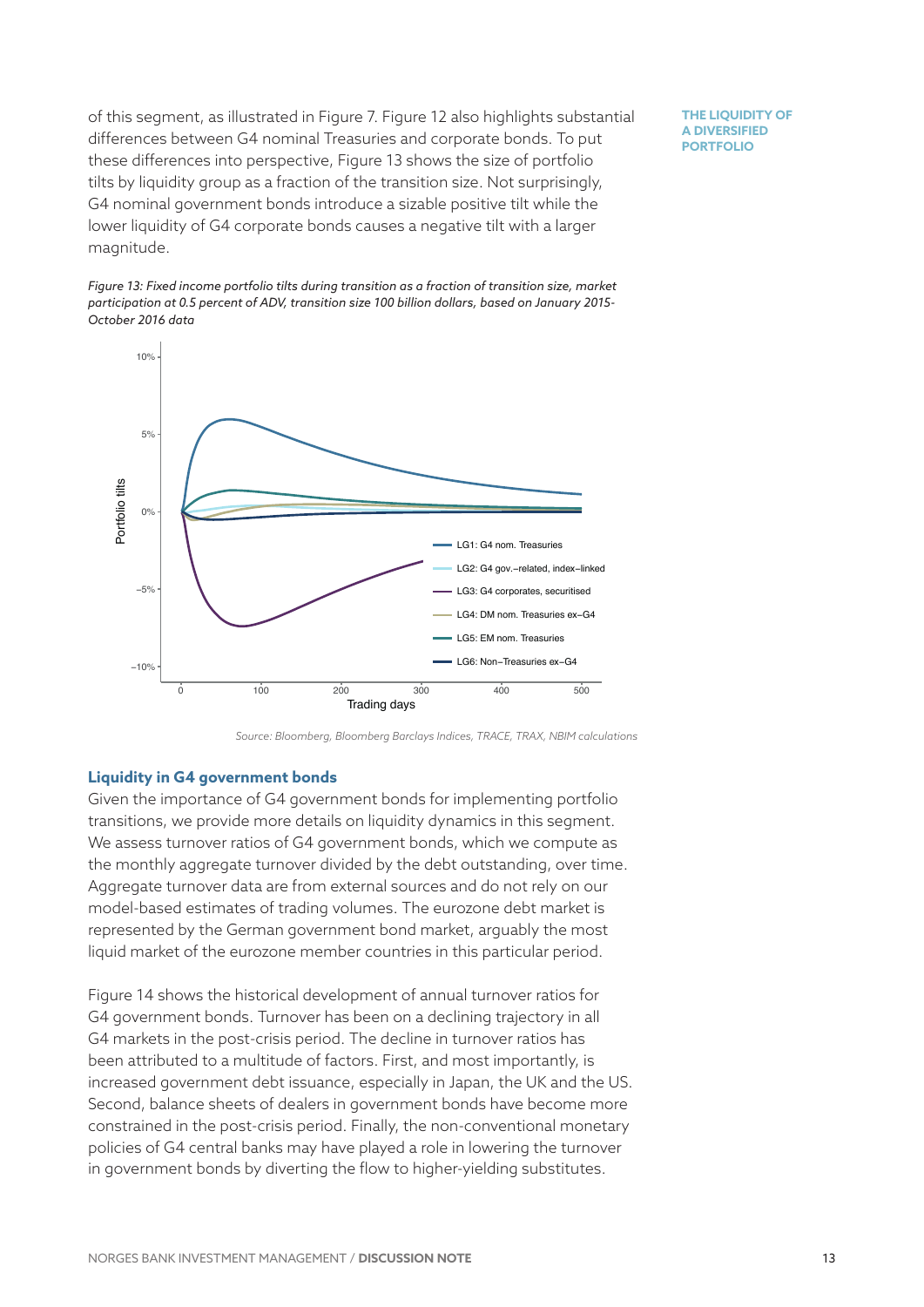The plot illustrates the superior liquidity of US Treasuries, whose monthly turnover ratio averaged 2x in the period 2007-2015, while the corresponding numbers for UK gilts and German bunds are 0.4x and 0.5x, respectively. G4 nominal Treasuries still constitute by far the most liquid part of the fixed income universe.

**THE LIQUIDITY OF A DIVERSIFIED PORTFOLIO**



*Figure 14: Monthly turnover ratio in G4 government bonds, US Treasuries on the right axis, all other markets on the left axis*

*Source: TRAX, JSDA, UK DMO, SIFMA, MoF Japan, BoJ, Bloomberg Barclays Indices, NBIM calculations*

# 6. Stress-testing liquidity sourcing

It is conceivable that a portfolio transition needs to be implemented during a period with significantly worsened liquidity conditions, such as the period surrounding the bankruptcy of Lehman Brothers or the eurozone sovereign debt crisis. Hence, it is useful to study the liquidity of the equity and fixed income portfolio under such conditions. For the purposes of the analysis below, the "Lehman period" starts in September 2008 and ends in December 2008, and the eurozone sovereign debt crisis starts in July 2011 and ends in December 2011.

In some aspects, fixed income tends to be more susceptible to liquidity deterioration than equities. This is because most of the trading in fixed income is conducted through intermediaries, which tend to scale down market-making activities if they are adversely impacted by worsened funding liquidity conditions.

Several studies compare liquidity conditions in "normal times" and crisis periods. Friewald, Jankowitsch, and Subrahmanyam (2012) document that around 14 percent of corporate bond spread changes are related to liquidity effects, and that the economic impact of liquidity is significantly larger in crisis periods. Acharya, Amihud, and Bharath (2013) study the exposure of US corporate bond returns to liquidity shocks in the period 1973-2007 in a regime-switching model. They find that periods of high illiquidity stress largely coincide with NBER-dated recessions.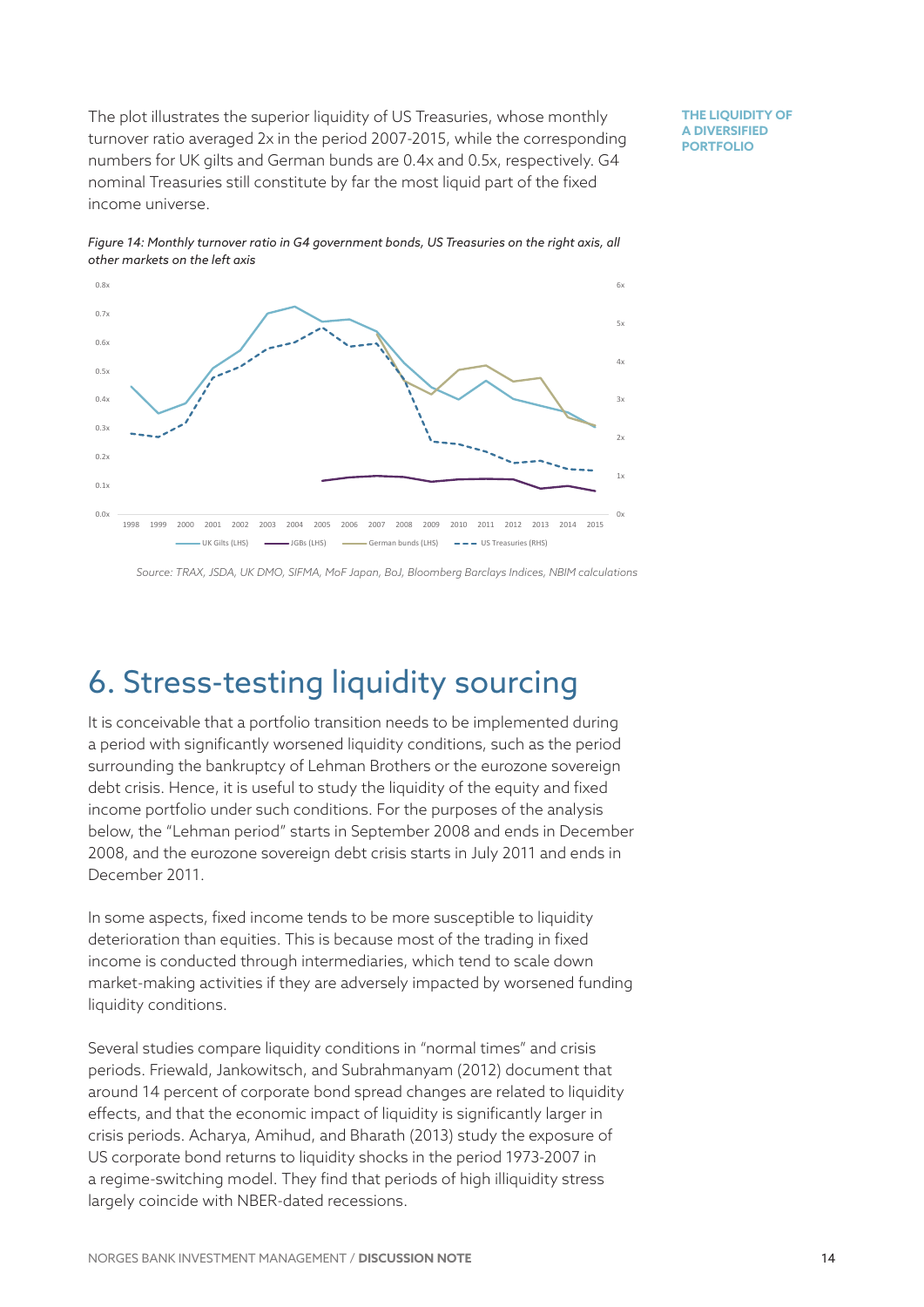We provide estimates of transition speeds in these two episodes in the same structure as in Sections 4 and 5 to ensure comparability. For the same reason, we also assume that the size of the portfolio transition is 100 billion dollars.

In the first step, we assess the feasibility of a portfolio transition during the Lehman period (Figure 15) and during the eurozone sovereign debt crisis (Figure 16). In both cases, we show the cumulative equity and fixed income portfolio transition assuming a market participation rate of 0.5 percent of ADV. Several observations stand out. First, trading in equities does not seem to deteriorate significantly relative to estimates of trading volumes in the most recent period. Quite the contrary, the Lehman episode saw more trading than the recent period. Second, trading in fixed income is significantly lower in the Lehman period than the estimates from the most recent data. Common to both crisis periods is that the transition of the fixed income portfolio could not be completed within a two-year period. This is mainly due to the less liquid segments, which virtually stopped trading during these periods.

*Figure 15: Cumulative transition for equity and fixed income with market participation at 0.5 percent of ADV during the Lehman bankruptcy period, transition size 100 billion dollars, based on September-December 2008 data ("recent" estimates based on January 2015-October 2016 data)*

*Figure 16: Cumulative transition for equity and fixed income with market participation at 0.5 percent of ADV during the eurozone sovereign debt crisis, transition size 100 billion dollars, based on July-December 2011 data ("recent" estimates based on January 2015-October 2016 data)*



*Source: Bloomberg, Bloomberg Barclays Indices, FactSet, TRACE, TRAX, NBIM calculations* 

To better understand the fall in fixed income trading volumes, Figure 17 shows the cumulative transition of the fixed income portfolio by liquidity group for the Lehman bankruptcy period. Figure 18 displays the equivalent breakdown for the eurozone sovereign debt crisis. Comparing these figures to the cumulative portfolio transition in the most recent period reported in Figure 12, it seems that the drop in trading is mostly driven by emergingmarket government bonds and G4 government-related and corporate bonds. Importantly, the liquidity provided by developed-market nominal Treasury bonds remains consistently high, even in stressed liquidity conditions.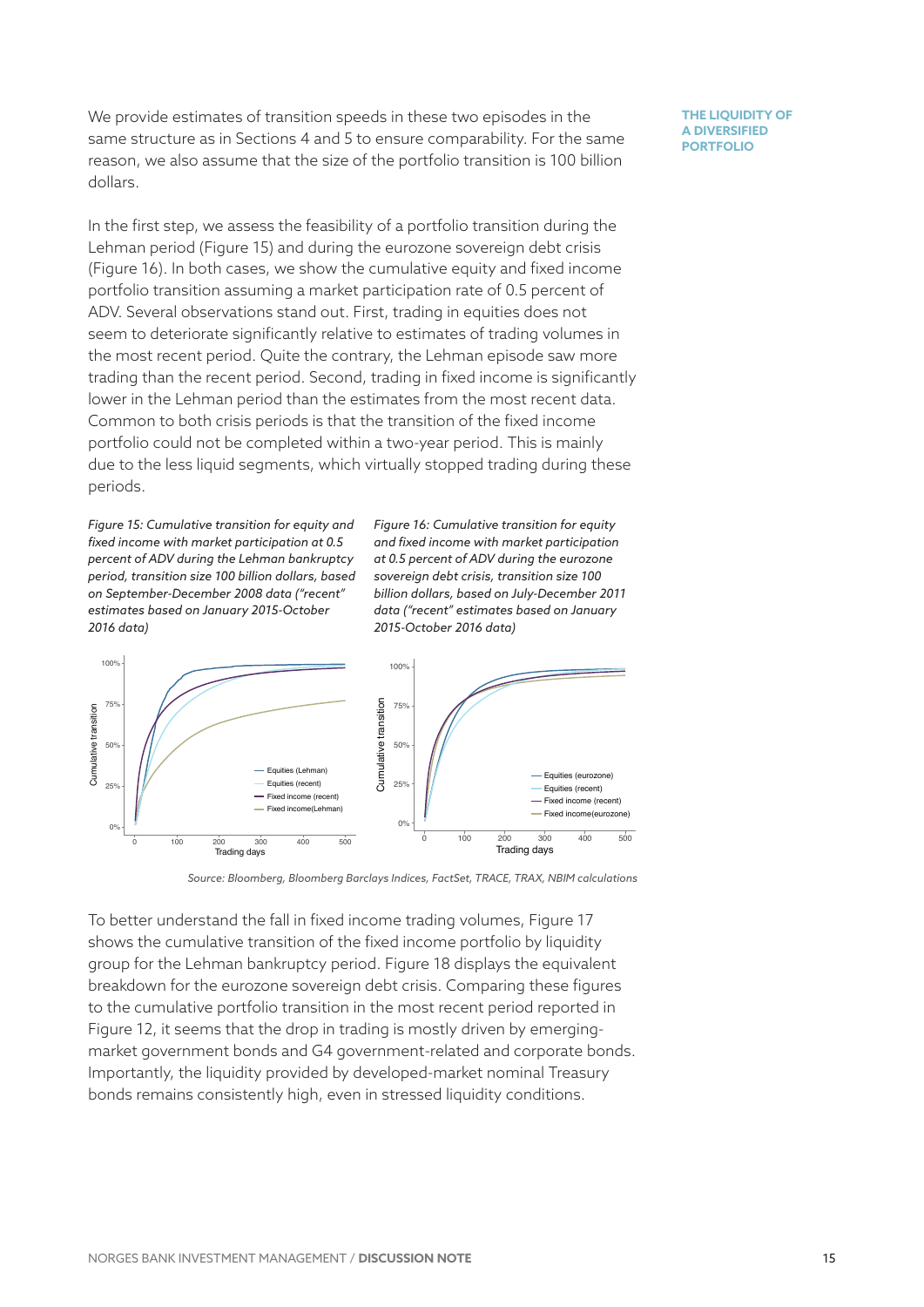*Figure 17: Cumulative transition for fixed income across segments with market participation at 0.5 percent of ADV during the Lehman bankruptcy period, transition size 100 billion dollars, based on September-December 2008 data*

*Figure 18: Cumulative transition for fixed income across segments with market participation at 0.5 percent of ADV during the eurozone sovereign debt crisis, transition size 100 billion dollars, based on July-December 2011 data*

**THE LIQUIDITY OF A DIVERSIFIED PORTFOLIO**



*Source: Bloomberg, Bloomberg Barclays Indices, TRACE, TRAX, NBIM calculations*

### 7. Summary

This note provides an assessment of the trading liquidity of a globally diversified equity and fixed income portfolio. To illustrate the liquidity requirements induced by large portfolio transitions, we assess asset class transitions, from fixed income into equities, equal to 10, 50 and 100 billion dollars (approximately 2, 10 and 20 basis points of the FTSE Global All Cap index market capitalisation).

In the first part of the analysis, we evaluate liquidity using recent data (January 2015-October 2016) to provide an assessment of current liquidity conditions. We find that an investor is able to implement the largest of the considered portfolio transitions within a two-year time period while trading at a moderate market participation rate (0.5 percent of ADV).

We show how trading liquidity changes in times of financial stress by studying the periods surrounding the Lehman bankruptcy and the eurozone sovereign debt crisis. While equity trading volumes are stable in periods of worsened liquidity conditions, fixed income trading volumes, apart from nominal government bonds in developed markets, are lower than usual in these episodes. A combination of large market size and stable trading volumes makes nominal government bonds in major currencies a natural source of trading liquidity.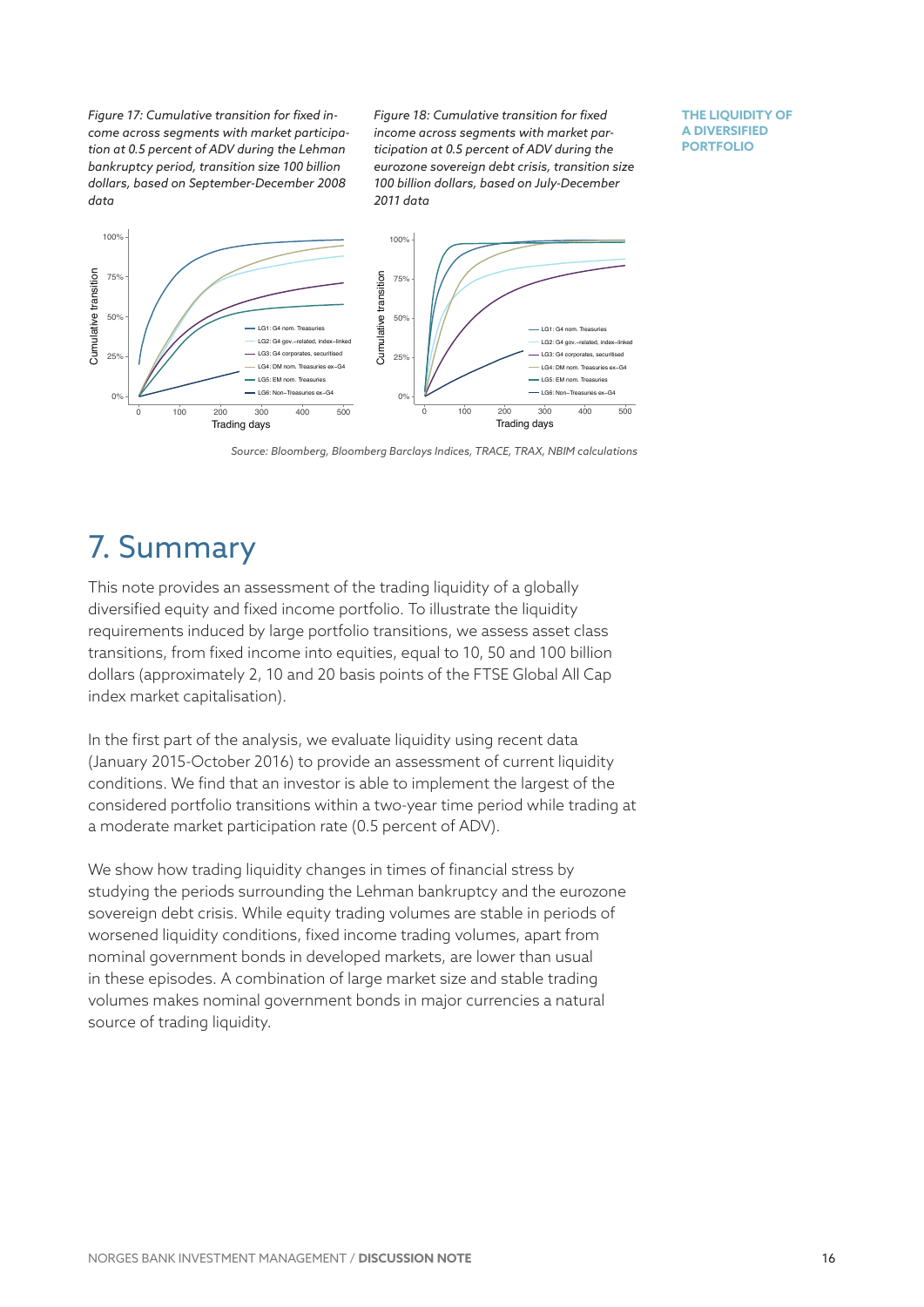### References

Acharya, V., Amihud, Y., Bharath, S. (2013): "Liquidity Risk of Corporate Bond Returns: Conditional Approach", *Journal of Financial Economics*, 110, 2, 358- 386.

Chakravarty, S., Sarkar, A. (2003): "Trading Costs in Three U.S. Bond Markets, *Journal of Fixed Income*, 13, 1, 39-48.

Corwin, S., Schultz, P. (2012): "A Simple Way to Estimate Bid-Ask Spreads from Daily High and Low Prices", *Journal of Finance*, 67, 2, 719-759.

Dick-Nielsen, J. (2009): "Liquidity Biases in TRACE", *Journal of Fixed Income*, 19, 2, 43-55.

Dick-Nielsen, J. (2014): "How to Clean Enhanced TRACE Data", working paper, Copenhagen Business School.

Duffie, D., Garleanu, N., Pedersen, L., H. (2005): "Over-the-counter markets", *Econometrica*, 73, 1815-1847.

Frazzini, A., Israel, R., Moskowitz, T. (2015): "Trading Costs of Asset Pricing Anomalies", working paper.

Friewald, N., Jankowitsch, R., Subrahmanyam, M. (2012): "Illiquidity or Credit Deterioration: A Study of Liquidity in the US Corporate Bond Market during Financial Crises", *Journal of Financial Economics*, 105, 1, 18-36.

Hong, G., Warga, A. (2000): "An Empirical Study of Bond Market Transactions", *Financial Analysts Journal*, 56, 2, 32-46.

Hotchkiss, E., Jostova, G. (2007): "Determinants of Corporate Bond Trading: A Comprehensive Analysis", working paper.

Novy-Marx, R., Velikov, M. (2015): "A Taxonomy of Anomalies and Their Trading Costs", *Review of Financial Studies*, 29, 1, 104-147.

Pflueger, C., Viceira, L. (2015): "Return Predictability in the Treasury Market: Real Rates, Inflation, and Liquidity", Chapter 10 in Veronesi, P. (ed.) *Handbook of Fixed-Income Securities*, Hoboken, NJ: John Wiley & Sons.

Roll, R. (1984): "A Simple Implicit Measure of the Effective Bid-Ask Spread in an Efficient Market", *Journal of Finance*, 39, 4, 1127-1139.

Schestag, R., Schuster, P., Uhrig-Homburg, M. (2016): "Measuring Liquidity in Bond Markets", *Review of Financial Studies*, 29, 5, 1170-1219.

Schultz, P. (2001): "Corporate Bond Trading Costs: A Peek behind the Curtain", *Journal of Finance*, 56, 2, 677-698.

Wang, J., Wu, C. (2015): "Liquidity, credit quality, and the relation between volatility and trading activity: Evidence from the corporate bond market", *Journal of Banking & Finance*, 50, 183-203.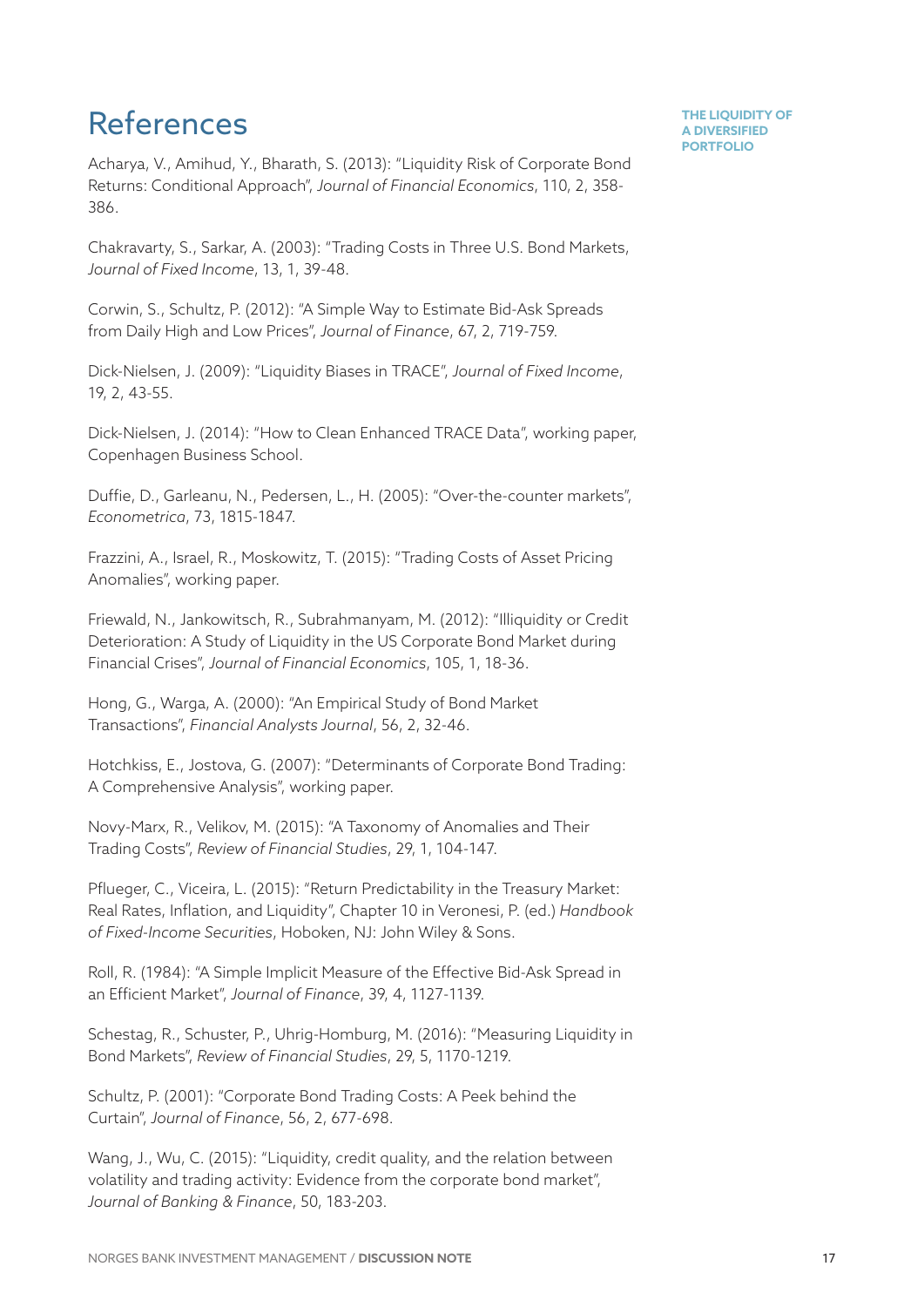# Appendix A

This appendix outlines the model that identifies the key drivers of fixed income trading volumes at the security level, and the allocation of each bond to a particular liquidity group.

We model bond trading volumes through a "turnover ratio", which is defined as the monthly trading volume divided by the bond's nominal amount outstanding. The turnover ratio makes trading volumes of individual bonds comparable across currencies and sizes. We then model turnover ratios through a combination of bond- and market-specific features, while controlling for differences in TRAX coverage across regions and currencies. The explanatory variables are listed and discussed below.

#### *Bond-specific characteristics:*

- *Bond size* measured by the nominal amount outstanding in billions of dollars. Larger bonds are generally more liquid, as documented in Chakravarty and Sarkar (2003) and Hong and Warga (2000).
- *Asset homogeneity* measured as one minus the ratio of a bond's market value to the total market value of all of the issuer's bonds outstanding. The aim of this measure is to capture the relative size of a particular issuance for any issuer. For large issuers, such as G4 governments, asset homogeneity is close to one. If an issuer has only one bond outstanding, asset homogeneity is zero. This variable can be theoretically justified by search frictions, see e.g. Duffie, Garleanu, and Pedersen (2005).
- *Simplicity in determining the cash flow profile* approximated by a collection of bond features:
	- Senior debt indicator: taking a value of one if the bond is senior and zero otherwise.
	- Callable indicator: taking a value of one if the bond is callable and zero otherwise.
	- Inflation-linked indicator: taking a value of one if the bond's cash flows are linked to a consumer price index and zero otherwise. The empirical literature has shown that inflation-linked bonds are less liquid than nominal bonds, see e.g. Pflueger and Viceira (2015).

Intuitively, bonds with simpler cash flow profiles tend to be more liquid.

- *Credit quality* measured by the option-adjusted spread and credit rating.10 We use the credit spread and the composite rating to capture a more forward-looking and a more backward-looking view of credit quality, respectively. Previous empirical evidence suggests a role for credit quality in determining trading volumes, see e.g. Wang and Wu (2015).
- *Bond age* measured in years. Bond age is widely considered to be an important determinant of bond liquidity, see e.g. Hotchkiss and Jostova (2007). We also include the square of age in the model to account for potential non-linear effects of bond age on trading volumes.
- *Bond time to maturity* measured in years. This is a proxy for interest rate risk. All else equal, higher interest rate risk is negatively related to trading liquidity, as discussed in Hotchkiss and Jostova (2007).

*10 We code the rating categories linearly starting at Baa3=10 to Aaa=1. The benchmark index includes only investment-grade bonds.*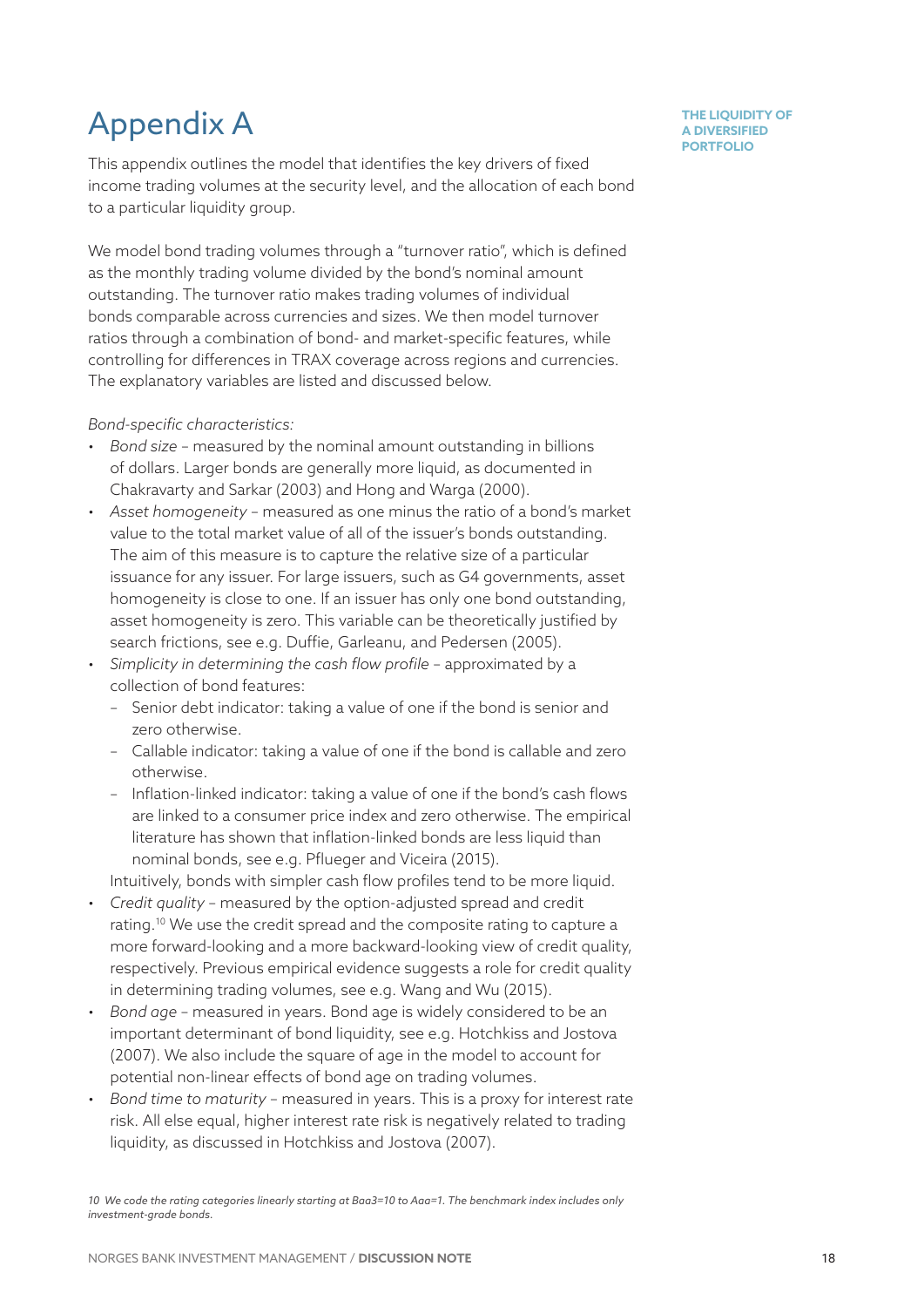#### *Market-specific characteristics:*

- *Emerging-market indicator* taking a value of one if the bond issuer's country is classified as an emerging market by Bloomberg Barclays and zero otherwise. The purpose of this variable is to go beyond the bondspecific characteristics and capture potential liquidity differentials that might arise due to the emerging-market classification.
- *Local government debt indicator* taking a value of one if the bond is classified as local government debt and zero otherwise.
- *Market size* measured as the market value of all bonds in a given currency and market segment (government, corporate, governmentrelated, and securitised bonds) in billions of dollars.

#### *Controls for TRAX coverage:*

- *EUR, USD, JPY, GBP currency indicator variables* capture the differences in the coverage of TRAX across currencies, and other effects that are specific to the respective market segment. For G3 currencies (EUR, USD, GBP), we include a currency indicator variable for each segment to allow for a differentiated coverage of TRAX data across these currencies and market segments. JPY-denominated debt is represented by a single indicator variable as the differences across segments are insignificant and the size of the non-government bond segments is small relative to G3 currencies. The indicator variables take a value of one if the bond is denominated in the respective currency and belongs to one of the four segments and zero otherwise. To avoid collinearity, we do not include an indicator variable for UK nominal gilts in the model, and the estimated coefficients on other indicator variables should be interpreted relative to the U.K. nominal gilts. We select the UK gilt market as a basis because of its high coverage in TRAX.
- *Indicator variables for other currencies* other developed markets in Europe (CHF, DKK, NOK, SEK), emerging market currencies (CZK, ILS, PLN, RUB, ZAR), Australia/New Zealand, Asian, and other Americas currencies (CAD, CLP, MXN).
- *Geographical region indicator variables* it is possible that differences in the coverage of trading volumes by the TRAX dataset also vary across regions. For this reason, we include an indicator variable for each region: Americas; Asia Pacific (APAC); Europe, Middle East and Africa (EMEA); and supranational issuers. Each indicator variable takes a value of one if a bond is issued by an entity based in the respective region and zero otherwise. To avoid collinearity, we exclude the EMEA indicator variable from the regression.

Using the variables above, we estimate the following log-linear model for monthly turnover ratios:

#### $log(TR_i) = \beta$  bond characteristics +  $\gamma$  market characteristics +  $\delta$  controls +  $\varepsilon_i$

where  $TR_i$  denotes the average monthly turnover ratio of bond *i* as reported by TRAX. We compute the average turnover ratio as a simple average of reported monthly trading volumes in the period from January 2015 to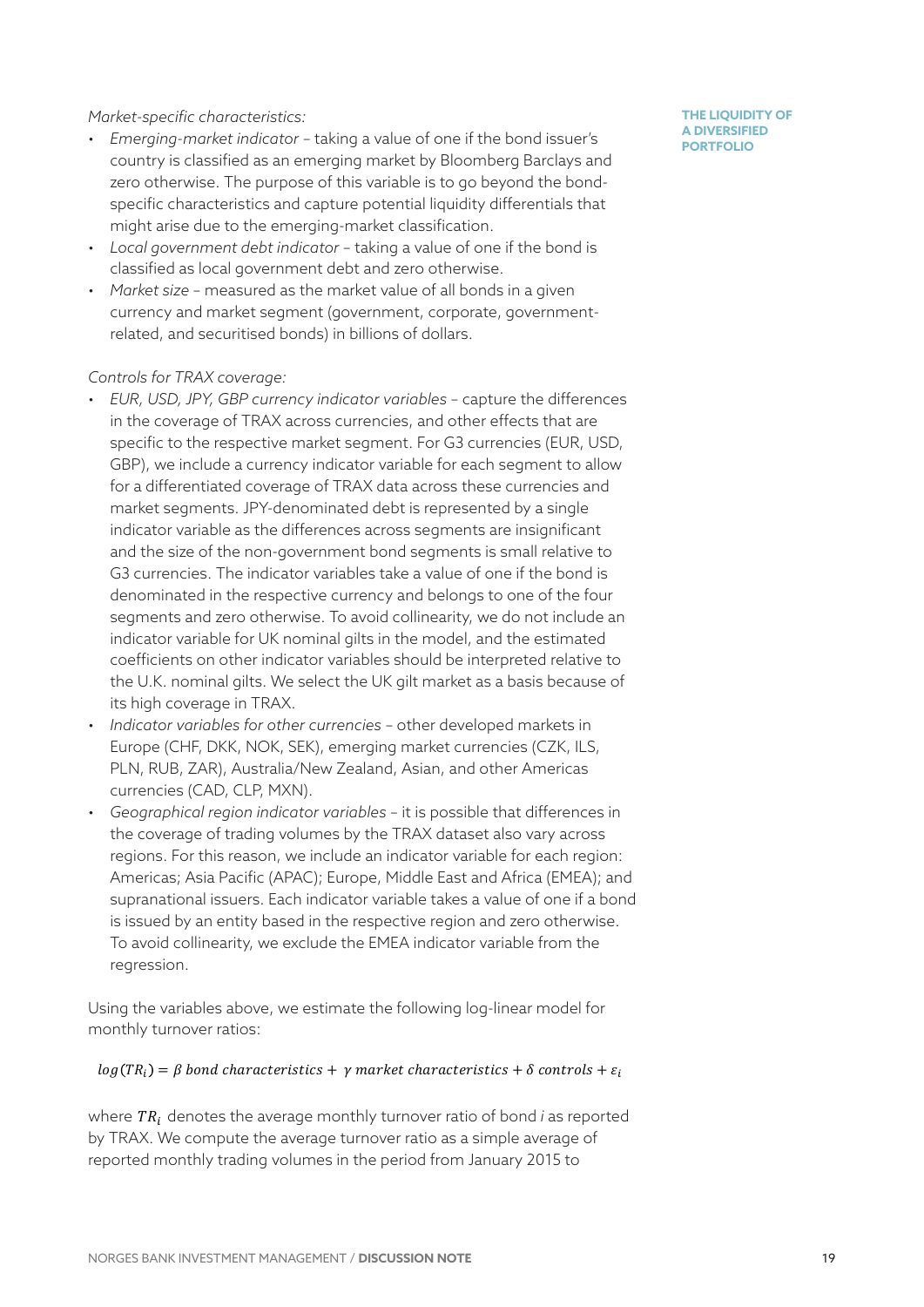October 2016 divided by the bond's amount outstanding.11 We estimate the regression on the broadest available universe of bonds (Bloomberg Barclays Global Aggregate index) to increase the precision of estimates. Thereafter, we apply these estimates to the narrower set of bonds we use. We use the estimated parameters to impute trading volumes, after removing the effects of differentials in TRAX coverage:

#### $log(\widehat{TR}_i) = \widehat{\beta}$  bond characteristics +  $\widehat{\gamma}$  market characteristics

To estimate the model for imputing fixed income trading volumes, we consider bonds that are included in the Bloomberg Barclays Global Aggregate index at October 2016 and for which TRAX has trading volume data available. This gives us a sample of 14,673 out of 17,792 bonds included in the Bloomberg Barclays Global Aggregate at that point. Regression results for the model are reported in Table A-1 below. Most of the coefficients have intuitive signs, and a combination of bond- and market-specific determinants together with the control variables explains 57 percent of the variation in average log turnover ratios of individual bonds. Keeping the heterogeneity of the bond index in mind, the model seems to fit the data rather well.

*Table A-1: Determinants of the turnover ratio at the bond level – regression results*

| Regressor                                                 | <b>Estimate</b> | <b>Standard error</b> | t-value  |  |
|-----------------------------------------------------------|-----------------|-----------------------|----------|--|
| Constant                                                  | $-1.886$        | 0.187                 | $-10.09$ |  |
| Bond size                                                 | 0.013           | 0.002                 | 5.72     |  |
| Asset homogeneity                                         | 0.587           | 0.051                 | 11.45    |  |
| Senior debt indicator                                     | $-0.160$        | 0.050                 | $-3.21$  |  |
| Callability indicator                                     | $-0.149$        | 0.028                 | $-5.39$  |  |
| Inflation-linked indicator                                | $-0.228$        | 0.108                 | $-2.10$  |  |
| Credit spread                                             | 0.001           | 0.0002                | 4.86     |  |
| Rating                                                    | $-0.014$        | 0.006                 | $-2.56$  |  |
| Bond age                                                  | $-0.353$        | 0.006                 | $-58.56$ |  |
| Bond age squared                                          | 0.013           | 0.0003                | 38.41    |  |
| Bond maturity                                             | $-0.007$        | 0.001                 | $-5.08$  |  |
| Emerging-market indicator                                 | 1.114           | 0.043                 | 25.94    |  |
| Local government indicator                                | 1.608           | 0.104                 | 15.54    |  |
| Market size                                               | $-0.297$        | 0.021                 | $-14.43$ |  |
| Controls for TRAX coverage (reported in the Appendix B.1) |                 |                       |          |  |
| Adjusted R-squared                                        | 0.57            |                       |          |  |
| Number of observations                                    | 14673           |                       |          |  |

*Source: Bloomberg Barclays Indices, NBIM calculations, TRAX*

The most important determinants of turnover ratios are bond size, asset homogeneity, bond age and whether a bond is classified as a local government or emerging-market bond. The loadings on these determinants have intuitive signs – a larger and more recently issued bond from a frequent issuer tends to trade more often, all else equal. One exception seems to be market size, which has a negative loading. The negative sign should be

*11 We work with turnover ratios averaged over a recent sample period and a cross-sectional regression as opposed to an unbalanced panel regression to avoid modelling seasonality and trends. While interesting, these issues are not directly relevant to the questions we address in this note.*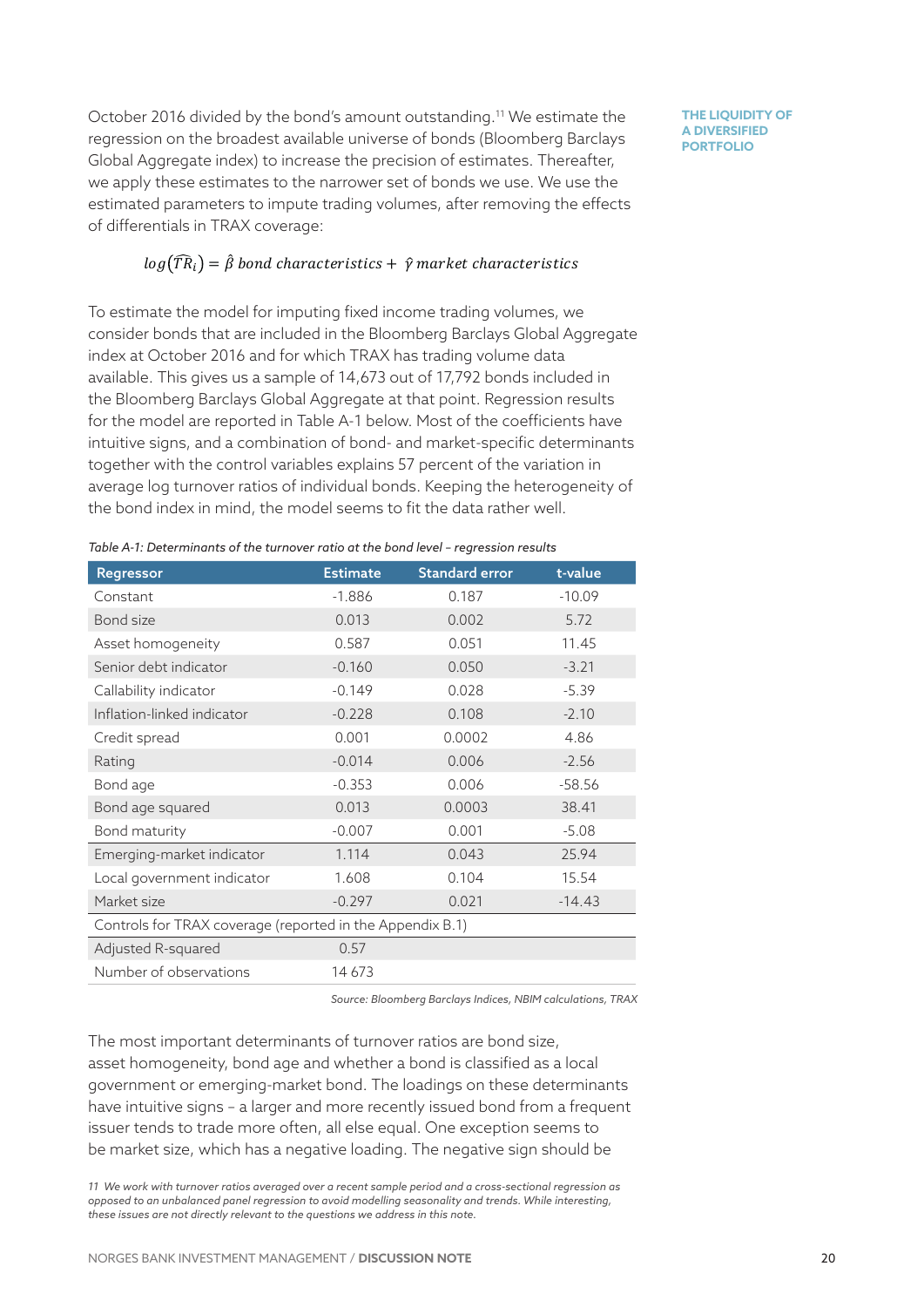interpreted jointly with the other size-related determinants, however, such as asset homogeneity and bond issue size, both of which have intuitive signs. Importantly, most of the currency, segment and regional indicator variables are negative and statistically significant, in line with the substantial regional differences in TRAX coverage, see Table B-1 in Appendix B.1. Geographical adjustments are all relative to UK gilts, the omitted indicator variable.

A good model fit, together with intuitive loadings on determinants of the turnover ratio, allows us to proceed with the estimation results. We use the estimated determinants of the turnover ratio in two ways. First, we use the estimated currency and geographical effects reported in Table B-1 to remove some of the impact of the incomplete TRAX coverage by imputing bond-level trading volumes. Second, the regression results provide a basis for dividing the fixed income universe into a small number of homogenous liquidity groups.

#### **Estimating trading volumes at the bond level**

We are able to obtain reliable estimates of monthly trading volumes for a number of segments of the fixed income market. These include dollardenominated corporate bonds from TRACE, and euro- and sterlingdenominated bonds from TRAX. Given that the TRACE dataset contains all trades in dollar-denominated corporate bonds, we do not make any adjustments to reported trading volumes of these bonds.

For the TRAX data, we proceed as follows. First, we establish that TRAX covers approximately 70 percent of trading in euro- and sterlingdenominated bonds.<sup>12</sup> In Appendix B.2, we provide a detailed assessment of the coverage in selected segments of the euro and sterling fixed income market with the help of aggregated trading volumes from other sources, e.g. debt management offices. In the next step, we lift bond-level trading volumes for all bonds reported by TRAX by a factor 1/0.7=1.43 to reflect the incomplete coverage. We use these upwardly-adjusted trading volumes for euro- and sterling-denominated bonds.

For bonds in other segments, we use the estimates reported in Table A-1 to impute trading volumes based on bond- and market-specific characteristics. This approach is based on the assumption that currency and regional indicators capture differences in TRAX coverage, and that all systematic variation in turnover ratios is captured by the bond- and market-specific characteristics.13 Clearly, this is a strong assumption, since there are likely to be effects other than variation in TRAX coverage that are correlated with these currency indicator variables. However, there are several observations indicating that our adjustment does not lead to significant biases.

First, none of the regression coefficients on the sterling-related indicator variables are statistically significant, see Table B-1 in Appendix B.1. This means that there do not seem to be any segment-specific effects in sterling-

*<sup>12</sup> TRAX claims to cover around 65 percent of European fixed income.*

*<sup>13</sup> To impute trading volumes at a bond level, we apply the estimated bond- and market-specific coefficients provided in Table A-1 to the corresponding observables while leaving out the control variables. In this way, we approximate a world in which the TRAX dataset has full coverage in all segments and currencies.*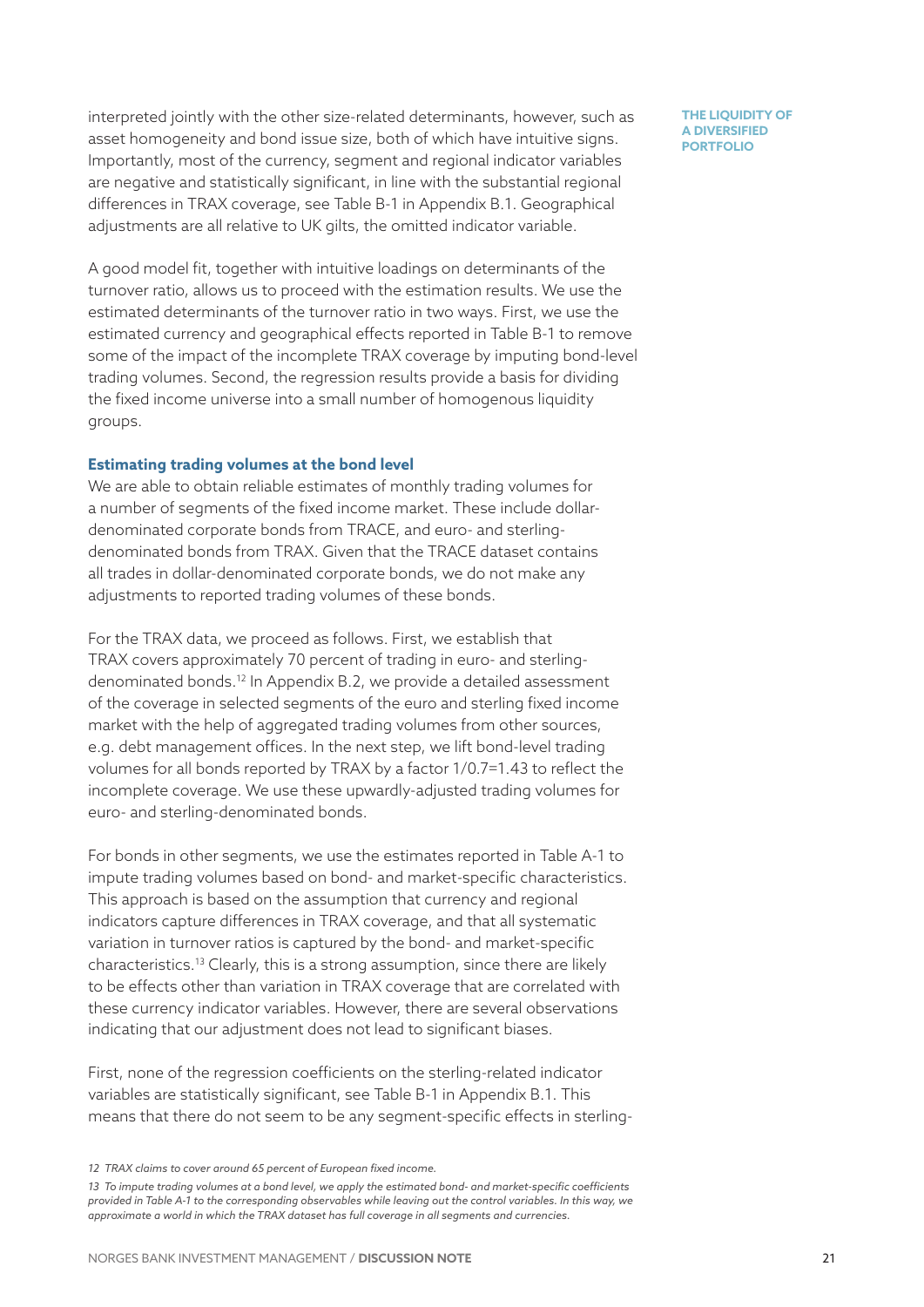denominated bonds.14 Second, adding control variables to the regression that only includes bond- and market-specific variables does not significantly change the regression coefficients on bond- and market-specific variables, but it more than doubles the adjusted R-squared (results not reported for brevity). To further evaluate the robustness and the representativeness of our estimates, Appendix B.2 compares our aggregated estimates for a number of important segments of fixed income that have low TRAX coverage (e.g. Japanese government bonds, dollar- denominated corporate bonds, US Treasuries) with statistics provided by regulators and dealer associations.

*<sup>14</sup> Recall that UK gilts represent a basis relative to which the estimates of currency and market control variables are interpreted. Since these control variables are not statistically significant for non-gilt GBP-denominated bonds, this indicates that the currency and market control variables mostly capture the variation in TRAX coverage.*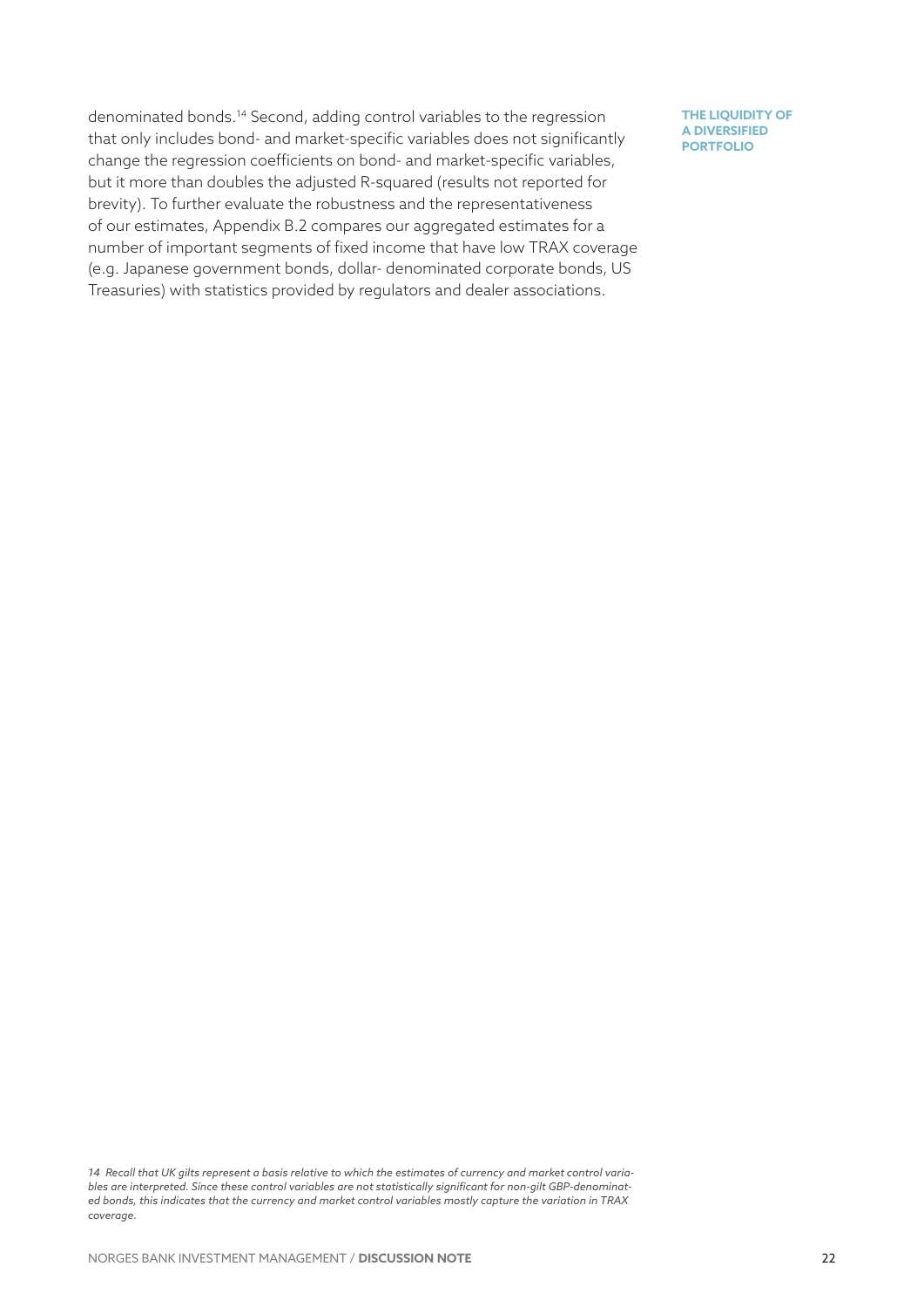# Appendix B

The appendix provides additional details on the model that we use to adjust trading volumes for bonds, and its verification using aggregated trading volumes from various independent sources.

#### **B.1. Adjusting trading volumes for TRAX coverage**

The TRAX dataset does not fully cover all trading volumes across currencies, since TRAX only includes trades that are reported to the UK regulator. This introduces systematic patterns in the degree of coverage of trading volumes in the dataset. We therefore need to adjust the volumes upwards to obtain undistorted estimates of total trading volumes at the bond level. The details of the model are provided in Appendix A. Coefficient estimates for bond- and market-specific variables are reported in Table A-1. The estimates for the control variables are reported in Table B-1 below.

#### *Table B-1: Coverage adjustment of TRAX dataset across currencies, estimated from a log-linear model for turnover ratios at the bond level*

| Regressor                    | <b>Estimate</b> | <b>Standard error</b> | t-value  |
|------------------------------|-----------------|-----------------------|----------|
| Corporates x USD indicator   | $-0.67$         | 0.23                  | $-2.94$  |
| Treasuries x USD indicator   | $-2.87$         | 0.17                  | $-17.13$ |
| Gov.-related x USD indicator | $-1.07$         | 0.19                  | $-5.71$  |
| Securitised x USD indicator  | $-0.37$         | 0.27                  | $-1.36$  |
| Corporates x EUR indicator   | $-0.18$         | 0.18                  | $-1.01$  |
| Treasuries x EUR indicator   | 0.92            | 0.19                  | 4.79     |
| Gov.-related x EUR indicator | $-1.14$         | 0.18                  | $-6.22$  |
| Securitised x EUR indicator  | $-1.43$         | 0.18                  | $-7.96$  |
| Corporates x GBP indicator   | $-0.06$         | 0.18                  | $-0.36$  |
| Gov.-related x GBP indicator | $-0.30$         | 0.19                  | $-1.58$  |
| Securitised x GBP indicator  | $-0.26$         | 0.21                  | $-1.24$  |
| JPY indicator                | $-2.50$         | 0.18                  | $-13.55$ |
| DKK indicator                | $-3.58$         | 0.32                  | $-11.19$ |
| SEK indicator                | $-3.42$         | 0.24                  | $-14.09$ |
| CHF indicator                | $-2.38$         | 0.18                  | $-13.43$ |
| NOK indicator                | $-2.75$         | 0.32                  | $-8.52$  |
| AUD indicator                | $-1.70$         | 0.18                  | $-9.42$  |
| NZD indicator                | $-2.46$         | 0.24                  | $-10.28$ |
| CAD indicator                | $-3.66$         | 0.18                  | $-20.72$ |
| SGD indicator                | $-2.99$         | 0.23                  | $-12.84$ |
| HKD indicator                | $-6.20$         | 0.39                  | $-15.69$ |
| THB indicator                | $-5.47$         | 0.27                  | $-20.63$ |
| <b>KRW</b> indicator         | $-7.55$         | 0.37                  | $-20.16$ |
| MYR indicator                | $-5.19$         | 0.23                  | $-22.63$ |
| PLN indicator                | $-2.11$         | 0.33                  | $-6.45$  |
| ZAR indicator                | $-2.08$         | 0.23                  | $-9.16$  |
| CZK indicator                | $-3.96$         | 0.31                  | $-12.60$ |
| RUB indicator                | $-3.26$         | 0.33                  | $-9.90$  |
| ILS indicator                | $-3.61$         | 0.35                  | $-10.22$ |
| MXN indicator                | $-4.12$         | 0.32                  | $-12.86$ |
| CLP indicator                | $-2.68$         | 1.13                  | $-2.37$  |
| Supranational indicator      | 0.93            | 0.06                  | 15.94    |
| Americas indicator           | $-0.37$         | 0.03                  | $-12.06$ |
| APAC indicator               | $-0.07$         | 0.04                  | $-1.89$  |
|                              |                 |                       |          |

*Source: Bloomberg Barclays Indices, TRAX, NBIM calculations*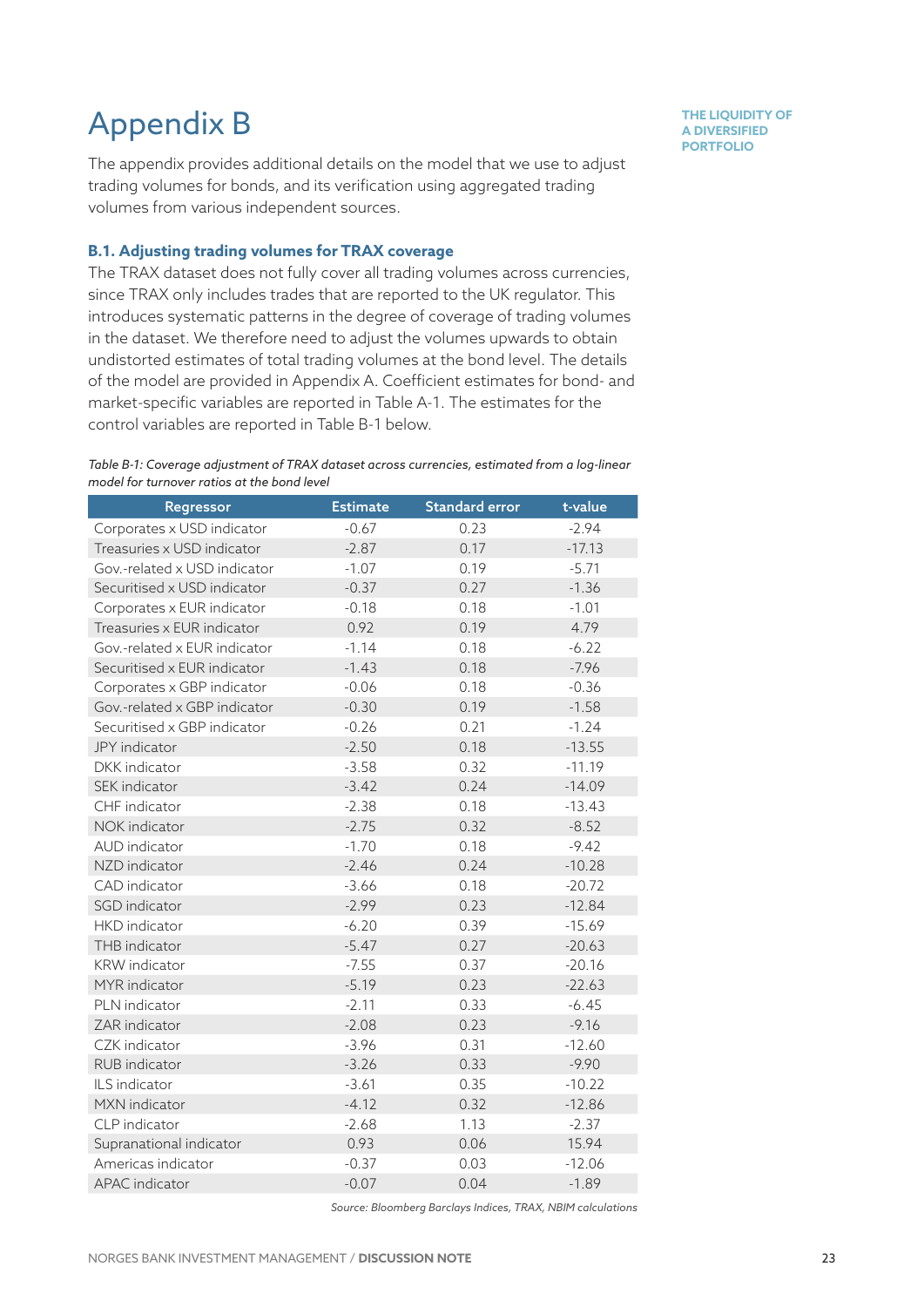#### **B.2. Reconciling TRAX trading volume data**

This appendix discusses the coverage of trading volumes in the TRAX dataset. We also assess the robustness of our estimates using aggregated data in a number of markets.

#### **TRAX coverage in Europe**

An important question is how representative the trading volumes obtained from TRAX are of total trading in the respective part of fixed income. We address this issue by comparing monthly trading volumes from two different sources for segments where these data are available. We start with UK gilts, for which the UK Debt Management Office (DMO) publishes aggregated gilt trading volumes at a weekly frequency.15 Figure B-1 below compares monthly trading volumes for gilts from the TRAX dataset and DMO. While the data from the DMO are consistently higher, as one would expect, given that TRAX coverage is not complete, the dynamics are virtually identical – the correlation coefficient of both series is 0.94. This indicates that a level adjustment is sufficient to correct the coverage of TRAX data to total trading volume. The coverage of TRAX in the post-crisis period starting in January 2010 is 70 percent – in line with our assumptions.





*Source: UK DMO, TRAX, NBIM calculations*

Similarly, most German government debt is traded and/or reported in London, and the coverage of TRAX data is consistently around 70-80 percent of total annual volumes, as shown in Figure B-2 below. Deutsche Finanzagentur only provides semi-annual trading volumes.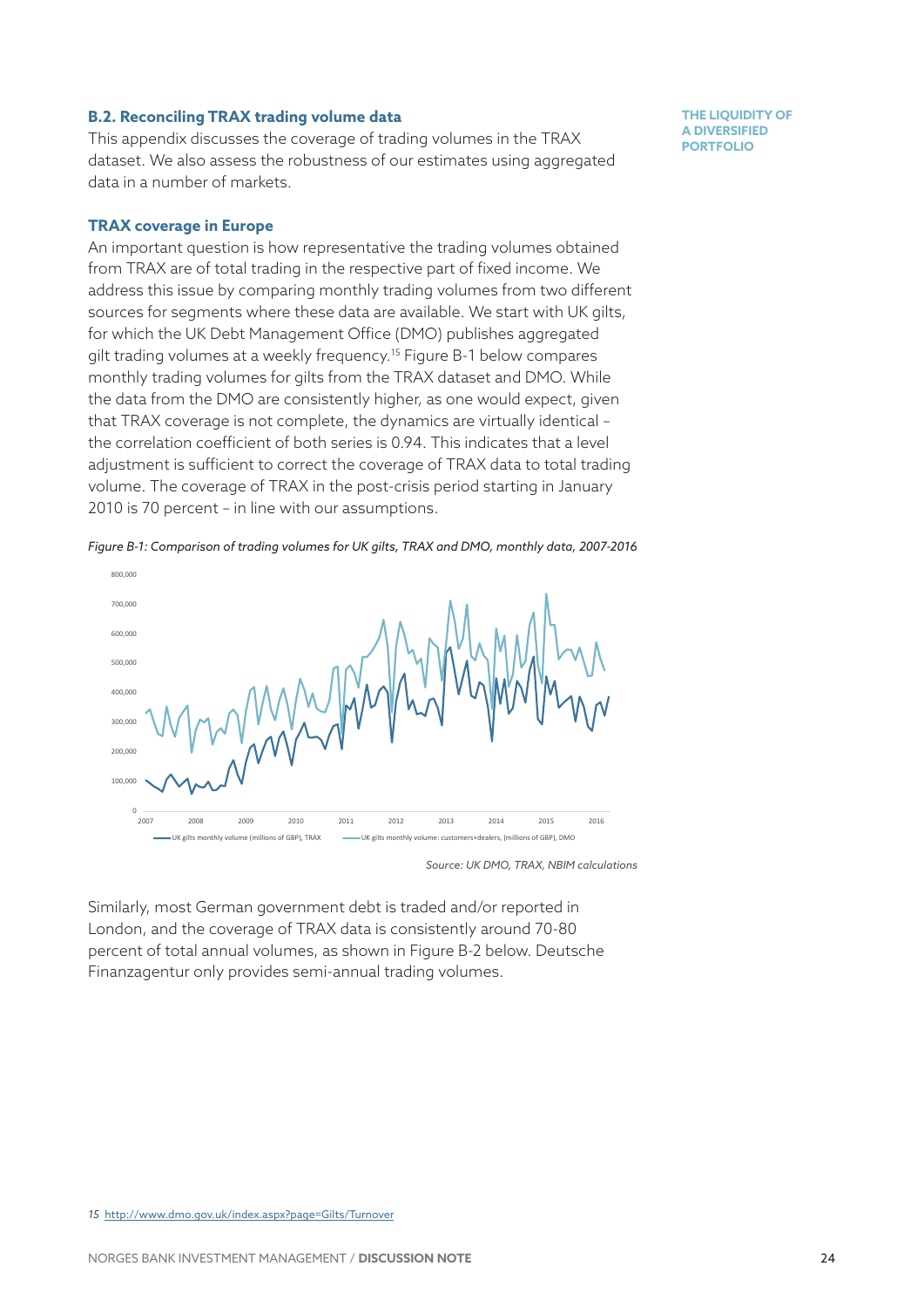*Figure B-2: Comparison of trading volumes for German government bonds, TRAX and Deutsche Finanzagentur, annual data, 2007-2016*

**THE LIQUIDITY OF A DIVERSIFIED PORTFOLIO**



*Source: Deutsche Finanzagentur, TRAX, NBIM calculations*

However, it may be that the coverage of the TRAX dataset varies significantly for some segments within the German government bond market. To address this concern, we compare the coverage of German government inflationlinked bonds (ILB) by TRAX. Figure B-3 shows the semi-annual data for the period 2007-2015. The correlation between these two series is 0.95, and TRAX covers 76 percent of total trading volumes, in line with the coverage of nominal government bonds.

*Figure B-3: Comparison of trading volumes for German inflation-linked government bonds, TRAX and Deutsche Finanzagentur, semi-annual data, 2007-2016*



*Source: Deutsche Finanzagentur, TRAX, NBIM calculations*

#### **Evaluating imputed trading volumes**

For bonds other than euro- and sterling-denominated bonds, where we consider TRAX trading volumes directly, we use imputed trading volumes in our analysis. To evaluate the robustness and representativeness of our estimates, we compare our aggregated estimates with the statistics provided by regulators or dealer associations.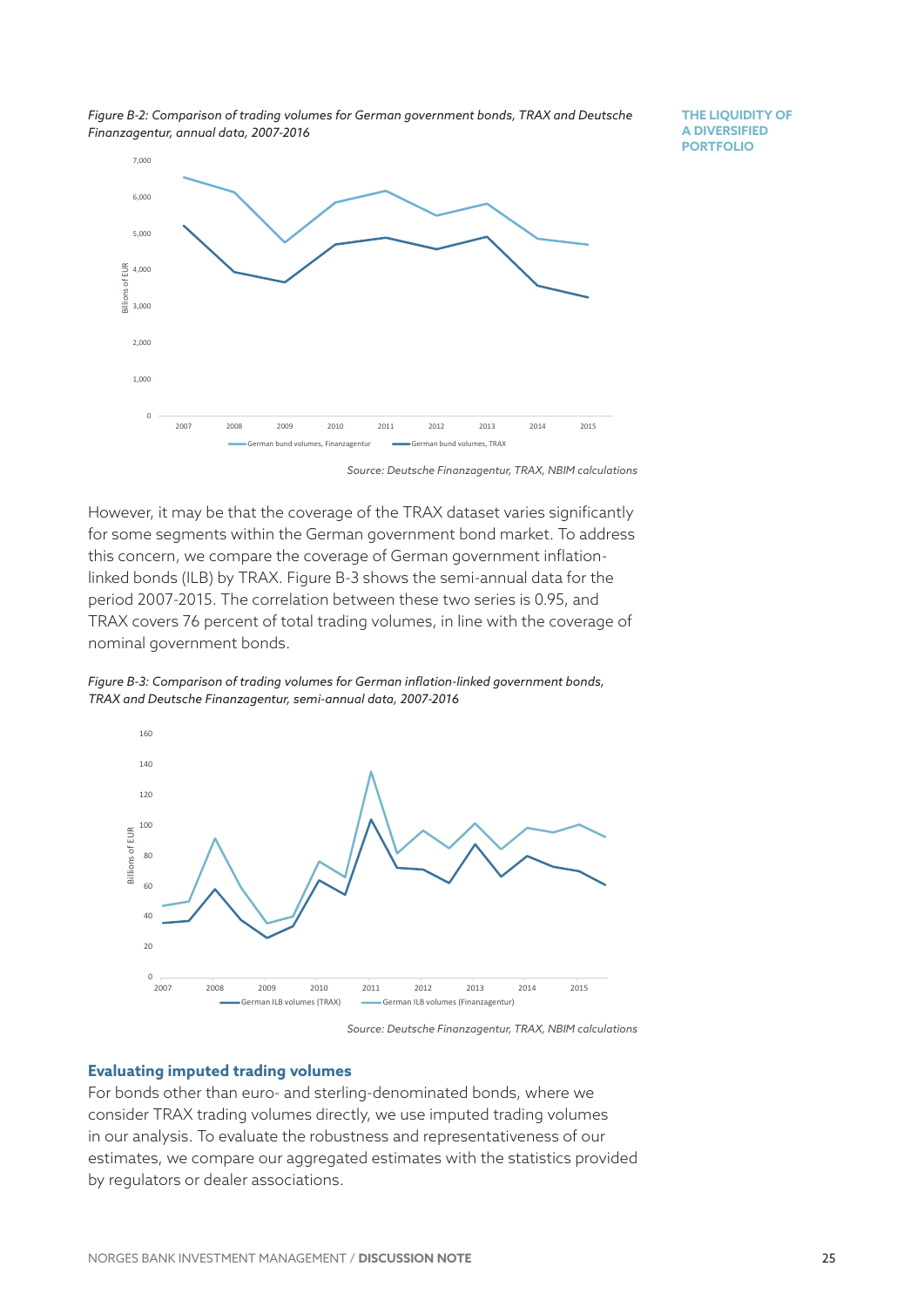#### *Japanese government bonds*

The coverage of trading in the Japanese government bond market by TRAX is low, as most of the trading takes place in Tokyo between domestic investors with only a small fraction of trading being reported in London. Hence, the scope for imprecise estimates is large. Figure B-4 compares aggregated trading volumes in Tokyo and London. The correlation between these two series is 0.42, and the coverage of Japanese government bond trading volumes by TRAX in the post-crisis period starting in January 2010 is 7.8 percent.

*Figure B-4: Comparison of trading volumes in Japanese government bonds, TRAX and JSDA, monthly data, 2007-2016 (note that each series has its own scale)*



**THE LIQUIDITY OF A DIVERSIFIED PORTFOLIO**

#### *Dollar-denominated corporate bonds*

Thanks to the TRACE dataset, we can compare estimates of trading volumes from our TRAX-based model with the actual volumes from TRACE at the bond level. Our estimates are conservative for this segment of the market at around 34 percent of the TRACE reported trading volumes.

#### *Estimates of turnover ratios in G4 government bond markets*

To assess the accuracy of the model for imputing trading volumes outlined in Appendix A, we aggregate the bond-level estimates of trading volumes in G4 government bond markets and compare these to aggregated trading volumes obtained from official statistics. Figure B-5 shows estimated monthly turnover ratios for G4 government bond markets together with turnover ratios from official statistics. Despite the relatively low TRAX coverage in some of these markets, the model seems to fit the aggregated data fairly well.

*Source: JSDA, TRAX, NBIM calculations*